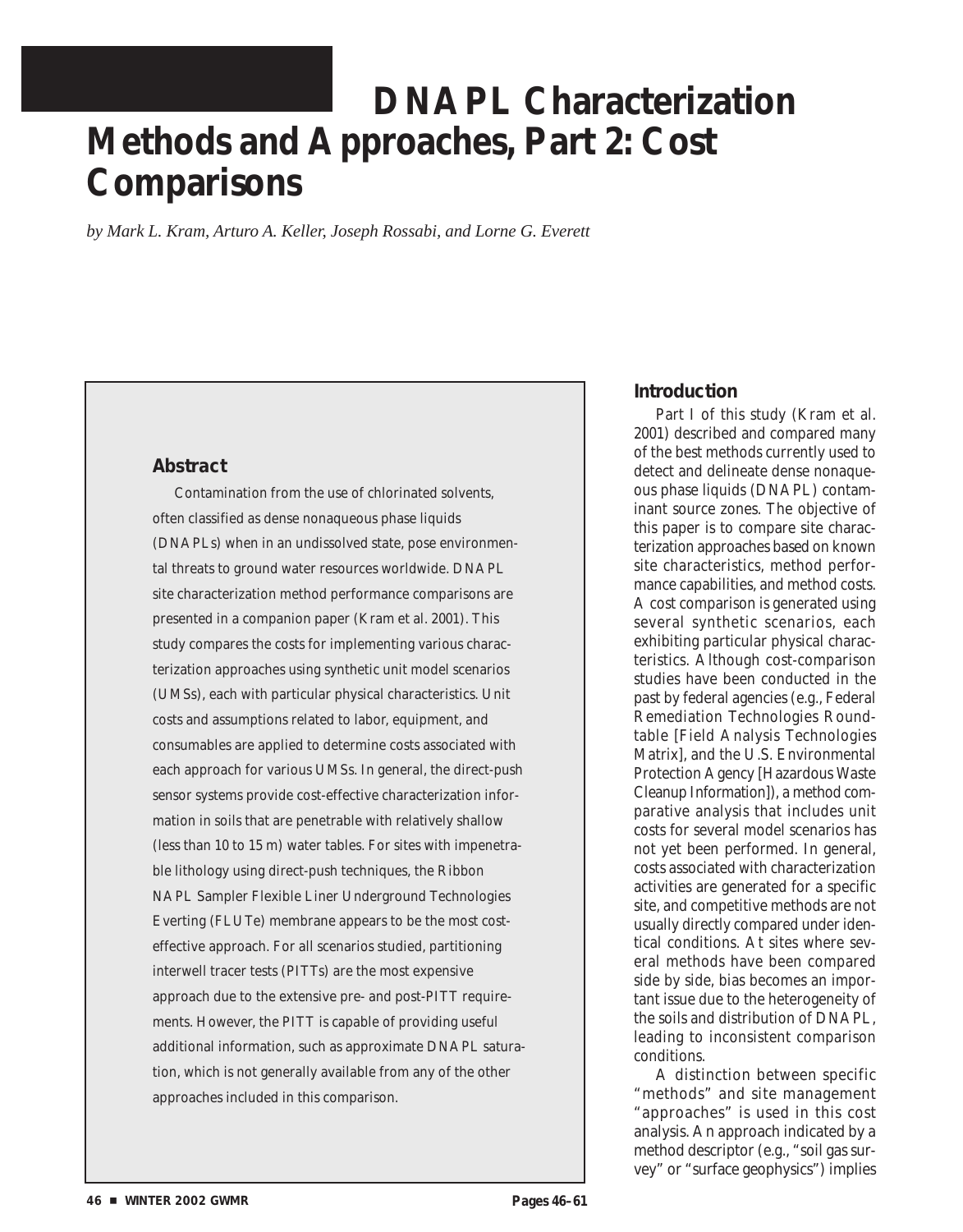|                                  | Table 1<br><b>Synthetic Unit Model Scenarios (UMSs)</b><br>and Predetermined Parameters |                                                                   |                                     |                                     |
|----------------------------------|-----------------------------------------------------------------------------------------|-------------------------------------------------------------------|-------------------------------------|-------------------------------------|
| Unit<br>Model<br><b>Scenario</b> | Map<br>Area                                                                             | Depth to<br><b>Ground Water/</b><br>Depth of<br><b>Resolution</b> | Soil<br><b>Type</b>                 | <b>Volume</b><br>of<br><b>DNAPL</b> |
| 1                                | 50 ft (15.2 m)<br>radius                                                                | 15 ft/100 ft<br>$(4.6 \text{ m}/30.5 \text{ m})$                  | Alluvial. medium<br>to fine grained | $264$ gal<br>(1000 L)               |
| 2                                | 50 ft (15.2 m)<br>radius                                                                | 15 ft/100 ft<br>$(4.6 \text{ m}/30.5 \text{ m})$                  | Gravel or<br>bedrock or deposits    | $264$ gal<br>(1000 L)               |
| 3                                | 50 ft (15.2 m)<br>radius                                                                | 15 ft/100 ft<br>$(4.6 \text{ m}/30.5 \text{ m})$                  | Karst                               | $264$ gal<br>(1000 L)               |

that the approach includes the method as part of the overall characterization effort. Selected candidate methods are grouped into sets of approaches that represent site management options for achieving cost-effective DNAPL source zone characterization and lead toward effective remedial design. Approach comparisons based on the level of chemical and hydrogeologic resolution, associated costs, and the need for additional data requirements are generated to assist with selection of appropriate site remediation management options.

As described in Part I, environmental characterization efforts for contaminated sites typically evolve through a series of stages. To reiterate, no information is initially available. We refer to this stage as  $t_0$ . At  $t_1$ , some preliminary (generally nonintrusive) information, such as data typically contained in a preliminary site assessment, becomes available. At  $t_2$ , data-collection activities related to subsurface characterization are sufficient to initiate design of a remediation system. At  $t_3$ , the site is considered remediated and monitoring is established to determine whether there is further risk. At  $t_4$ , monitoring ceases and regulatory closure is achieved, thereby requiring no further action. The approaches discussed in this paper comprise multiple methods applied in a logical sequence with the goal of reaching stage  $t<sub>2</sub>$ .

### **Methods**

Comparable cost and performance data for DNAPL site characterization methods and approaches are limited. Rarely are several methods compared to each other on a systematic basis at the same site. Typically, when data are available for a particular approach or method, it is compared to a set of confirmation data collected and analyzed using standardized field laboratory methods. The data-collection locations for confirmation samples are typically dictated by previous results; e.g., when one uses a field screening technique, confirmation samples are collected from locations identified as polluted or clean based on the field screening method results. Because each method and approach varies in terms of spatial resolution and completeness with respect to requirements for remedial design, corresponding confirmation approaches will also vary. Due to the lack of comparable cost data, the lack of resources for conducting method comparisons in the field under various scenarios, and the differences associated with confirmation approaches anticipated for particular methods, the authors evaluated various DNAPL site-characterization methods and approaches using synthetic site scenarios. Three "unit model scenarios" (UMSs) were used to compare the selected site characterization techniques and approaches.

Descriptions of the three UMSs and specific parameters are presented in Table 1. Although the scenarios are not comprehensive, they provide a general framework for technology evaluation and selection. The scenarios each represent sites with relatively shallow water tables. Cost estimates can be adjusted by normalizing (e.g., based on depth, area, or estimated contaminant volume) or by adjusting the assumptions presented for each approach (Appendix I). For instance, each UMS consisted of volumes of approximately  $785,400$  ft<sup>3</sup> (22,250 m<sup>3</sup>). The "depth of resolution" values refer to the maximum depth of characterization required. For an equal volume with a 1 acre (43,560 ft<sup>2</sup> or 4047 m<sup>2</sup>) footprint at the surface, the "depth of resolution" would be approximately 18 ft (5.5 m). As described in Table 1, we consider the following:

- A depth of resolution of 100 ft (30.5 m) for each UMS
- All releases initiated at the same time and within 10 years of the initial investigation
- NAPL penetrated the subsurface to depths beyond the water table
- DNAPL is distributed heterogeneously within the UMS volume, with the majority located between approximately 65 to 75 ft (19.9 and 22.9 m) below ground surface (identified using the screening and confirmation efforts)
- Depth to ground water, depth of resolution, and volume of DNAPL released are identical for each UMS.

Therefore, the main cost differences between the approaches were due to differences in soil type, which have an effect on the potential for data or sample accessibility and resolution due to lithologic properties (competence, penetrability, acoustic or electromagnetic signal transmission, etc.).

# **Descriptions of DNAPL Site Characterization Techniques**

The techniques compared in this paper were described in Part I (of the study). The techniques were selected because they have been used at several sites to identify DNAPL source zones and have demonstrated potential for successful DNAPL source zone delineation, either directly or indirectly. Some of the methods have been extensively tested (e.g., sample collection and analysis, soil gas surveys, seismic surveys, and other geophysical surveys), while other techniques are considered relatively new (e.g., FLUTe, ultraviolet fluorescence using a cone penetrometer, and precision injection extraction). The reader is referred to Table 1 of Part I (of this study) for descriptions of the positive and negative attributes and pertinent references associated with each of these characterization options. Several additional approaches are commercially available or emerging, but are not discussed here.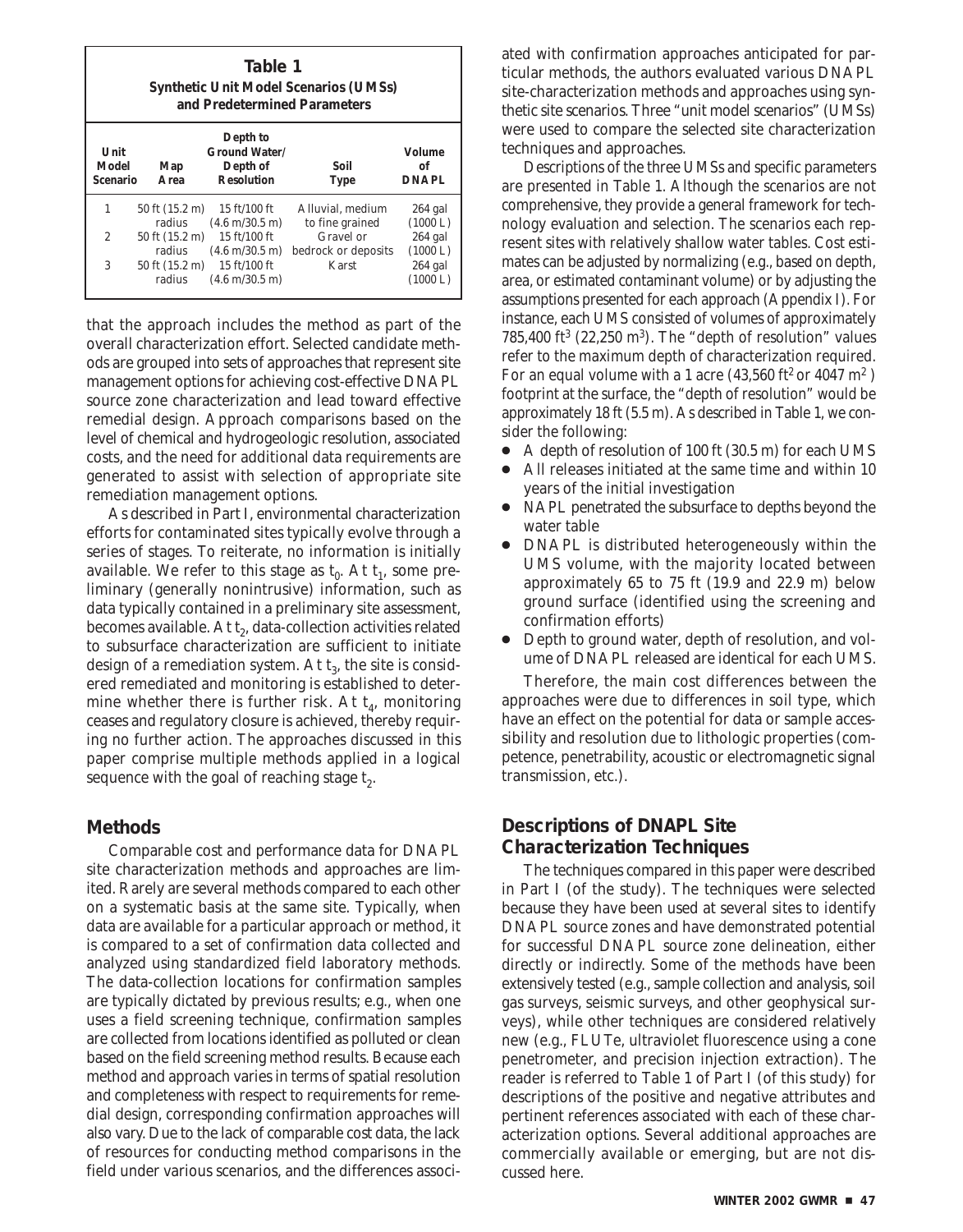| Table 2                                    |
|--------------------------------------------|
| <b>Generic Cost Estimates for Approach</b> |
| <b>Line Item Components</b>                |

| <b>Item</b>                     | Cost(S)           | <b>Per Unit</b> |
|---------------------------------|-------------------|-----------------|
| Drill rig                       | 10 (UMS 1, UMS 2) | foot            |
| Drill rig                       | 20 (UMS 3)        | foot            |
| Push rig                        | 3500              | day             |
| Sampling                        | 20                | sample          |
| Grouting                        | 3                 | foot            |
| Mobilization-demobilization     | 1000              | day             |
| Per diem (\$100pp/day)          | 300               | day             |
| Standby labor                   | 170               | hour            |
| Decontamination labor           | 100               | hour            |
| Drilling waste disposal         | 40                | cubic foot      |
| Laboratory chemical analyses    | 150               | sample          |
| Laboratory physical analyses    | 200               | sample          |
| Drilling waste disposal (sed)   | 40                | cubic foot      |
| Drilling waste disposal (water) | 10                | cubic foot      |
| Per diem                        | 100               | person-day      |
| Reporting                       | 2000-5000         | report          |

# **Cost Analysis**

To generate a useful cost comparison, several cost and approach assumptions were required (Appendix I). Each approach was compared to a common baseline approach, which consists of sample collection from the surface and from consecutive discrete 5 ft (1.5 m) depth intervals. We do not mean to imply that a 5 ft (1.5 m) level of resolution is valid for all sites; rather we consider this a typical sampling increment. Although commonly used, the likelihood of detecting DNAPL ganglia and microglobules using this type of approach is very low. In addition, if not careful, penetration of zones containing free-phase DNAPL using the baseline approach could lead to vertical migration of contaminants to deeper zones, exacerbating the problems associated with the release. Appendix II presents cost estimates and an estimate of savings based on comparisons with baseline approaches. A negative savings value indicates that the approach is more costly than the baseline approach. Where possible, references to previous studies were incorporated into the cost analyses for each scenario.

It is important to recognize that each method (or approach component) presents specific advantages and disadvantages and that, due to the nature of each method and the sequence with which it can be applied in the overall site-characterization process, direct comparisons involve some uncertainty. A project manager who knows little about the location of DNAPL at a site yet is interested in the most cost-effective approach must consider each candidate method in the proper context within the characterization process. Comparison of discrete characterization methods in isolation tends to bias the cost estimate, thereby rendering the comparison fallible. In an attempt to maximize the value of the comparison, each method is evaluated in a manner consistent with the niche fulfilled (as described in more detail for each approach). A distinction between specific methods and site management approaches is employed. Therefore, the approaches described include not only the specific methods of interest, but also confirmation methods and preliminary characterization efforts.



**Figure 1. Costs for each DNAPL characterization approach using Unit Model Scenario 1. (Base = baseline; PITT = partition interwell tracer test; Rn = radon flux survey; BT = solute backtrack; GPSR = surface geophysical; GPSB = subsurface geophysical; SG = soil gas survey; MIP = membrane interface probe; HS = hydrosparge; FL = fluorescence probe; GV = GeoVis probe; FL/GV = fluorescence probe with GeoVis; RA = Raman probe; FL/RA = fluorescence with Raman probe; EC = electrochemical sensor probe; WP = Waterloo Profiler; PIX = precision injection-extraction; FLUTe = Flexible Liner Underground Technologies Everting membrane; CPT = cone penetrometer testing).** 



**Figure 2. Costs for each applicable approach using Unit Model Scenario 2.** 

Because several approaches consist of similar activities, it is important to use consistent cost estimates for common line items. Table 2 lists cost estimates for generic line item approach components. For each scenario and approach, it is assumed that a zone of DNAPL is present at a depth ranging from 65 to 75 ft (19.9 to 22.9 m), and that residual contaminants exist in the vadose zone between the point of release and entry into the water table.

The following comparisons present a starting point for evaluating strategies for site-specific characterization. Figures 1, 2, and 3 summarize the cost comparisons for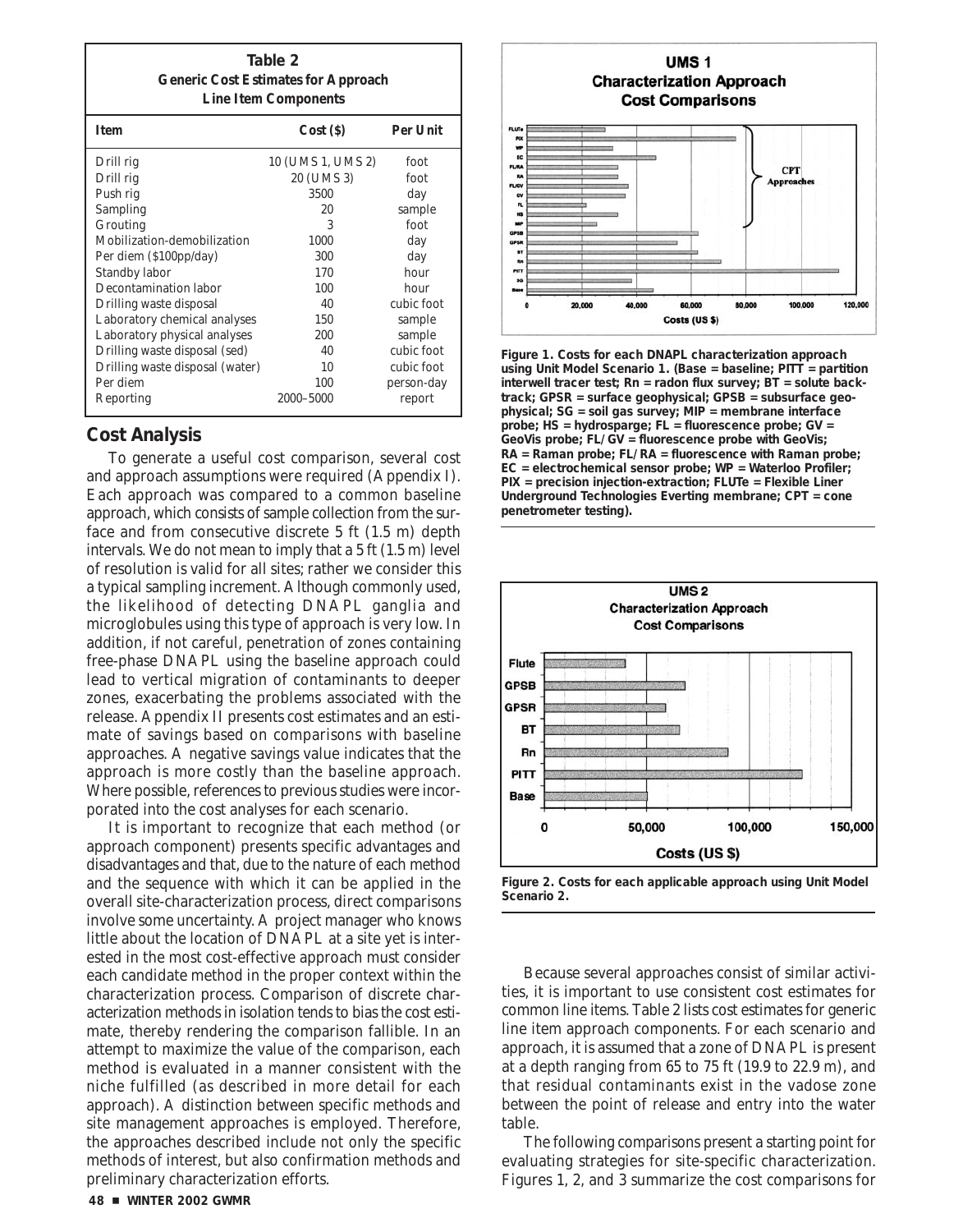

**Figure 3. Costs for each applicable approach using Unit Model Scenario 3.** 

UMS 1 through 3, respectively. In most cases, a strategy can be adjusted or modified, leading to costs that differ from those derived in this paper.

#### **Baseline Approach**

Samples are typically collected from consecutive depth intervals using conventional drilling equipment and are analyzed using U.S. EPA–approved methods for identifying volatile organic constituents (VOCs). Rapid field evaluations, such as shake-tests, use of an ultraviolet (UV) lamp, addition of Sudan IV, and observations of drill cutting fluids, soils, and vapors (e.g., head space analyses) are also incorporated into this baseline. We assume that soil sampling from five locations will be conducted to depths of 100 ft  $(30.5 \text{ m})$  below grade, at 5 ft  $(1.5 \text{ m})$ intervals. Therefore, 21 samples per hole, for a total of 105 samples, would be collected for each UMS. Samples exhibiting high concentrations would be further analyzed for grain size distribution and permeability.

Cost differences between each scenario are attributed to time requirements based on drilling difficulties. For UMS 1, we assume that the project requires three days to complete plus one day each to mobilize and demobilize. We can also assume that there will be one hour of standby each day, one hour to decontaminate the equipment used each day, and each workday consists of 10 hours. The total anticipated cost for UMS 1 is \$46,160 for this effort.

For UMS 2, we use the same assumptions as for UMS 1, except that we assume that the project requires five days to complete (given that additional time will be required to drill through resistant materials) plus one day each to mobilize and demobilize. The total anticipated cost for UMS 2 is \$50,300 for this effort.

For UMS 3, we use the same assumptions as for UMS 1, except that we assume that the costs for drilling will be \$20/ft (0.3 m) and that the project requires seven days to complete (given that additional time is required to drill through competent materials) plus one day each to mobilize and demobilize. The total anticipated cost for UMS 3 is \$59,440 for this effort.

# **Soil Gas Surveys**

It is assumed that a 5-by-5 grid of pushes (20 ft [6.1 m]) apart in north and south directions) to depths of 15 ft (4.6 m) is required to characterize the potential DNAPL source zone based on vadose zone soil pore vapor chemistry. Soil gas samples are to be collected with a Geo-Probe-type system every 3 vertical ft. For the 25 pushes, 125 soil gas samples will be analyzed over four field days. Two additional confirmation sampling pushes, collecting three soil samples each to 20 ft (6.1 m), will be included in the investigation. Assuming that a "hot spot" is identified in the vadose zone, an additional confirmation sampling effort consisting of two soil borings will be conducted to depths of 100 ft (30.5 m) below grade, collecting samples at 5 ft (1.5 m) intervals with a conventional drill rig over the course of three days. Therefore, 21 samples per hole, for a total of 42 samples, would be collected and analyzed. Samples exhibiting high concentrations would be further analyzed for grain size distribution and permeability. It is assumed that only UMS 1 is feasible using this approach, as penetration through gravels and consolidated units is prohibitive. Well installation efforts require four days. The total anticipated cost is presented in Appendix II.

#### **Partitioning Interwell Tracer Tests**

While the partitioning interwell tracer test (PITT) method affords useful data related to DNAPL volume present, it serves as perhaps the second or third characterization phase in an approach aimed at getting to the t<sub>2</sub> design level. A PITT requires several preliminary steps that include:

- Location of the NAPL source
- Soil sampling
- Conventional laboratory analyses
- Laboratory tests to evaluate initial residual saturation levels in soil samples
- Laboratory tests to select candidate tracers and determine corresponding partition coefficients via column studies (often but not always a requirement)
- Aquifer testing to determine hydraulic data specific to the aquifer volume to be tested (e.g., sustainable injection and extraction rates and calibration data for a design model)
- A conservative interwell tracer test using bromide and/or chloride
- Flow and design modeling of the site.

In addition, several injection, extraction, and monitoring wells must be installed prior to running the PITT. For sites made up of large source zones, several PITTs may be conducted.

For this assessment, we assume that preliminary field screening, confirmation, and well installation efforts are conducted using methods and associated costs described in this paper. Details include the following:

- Field screening includes use of the FLUTe membrane to 100 ft (30.5 m) depth at five locations.
- Confirmation includes collection and analysis of six samples from two locations to a total depth of 75 ft (22.9 m).
- Wells will be emplaced in a configuration similar to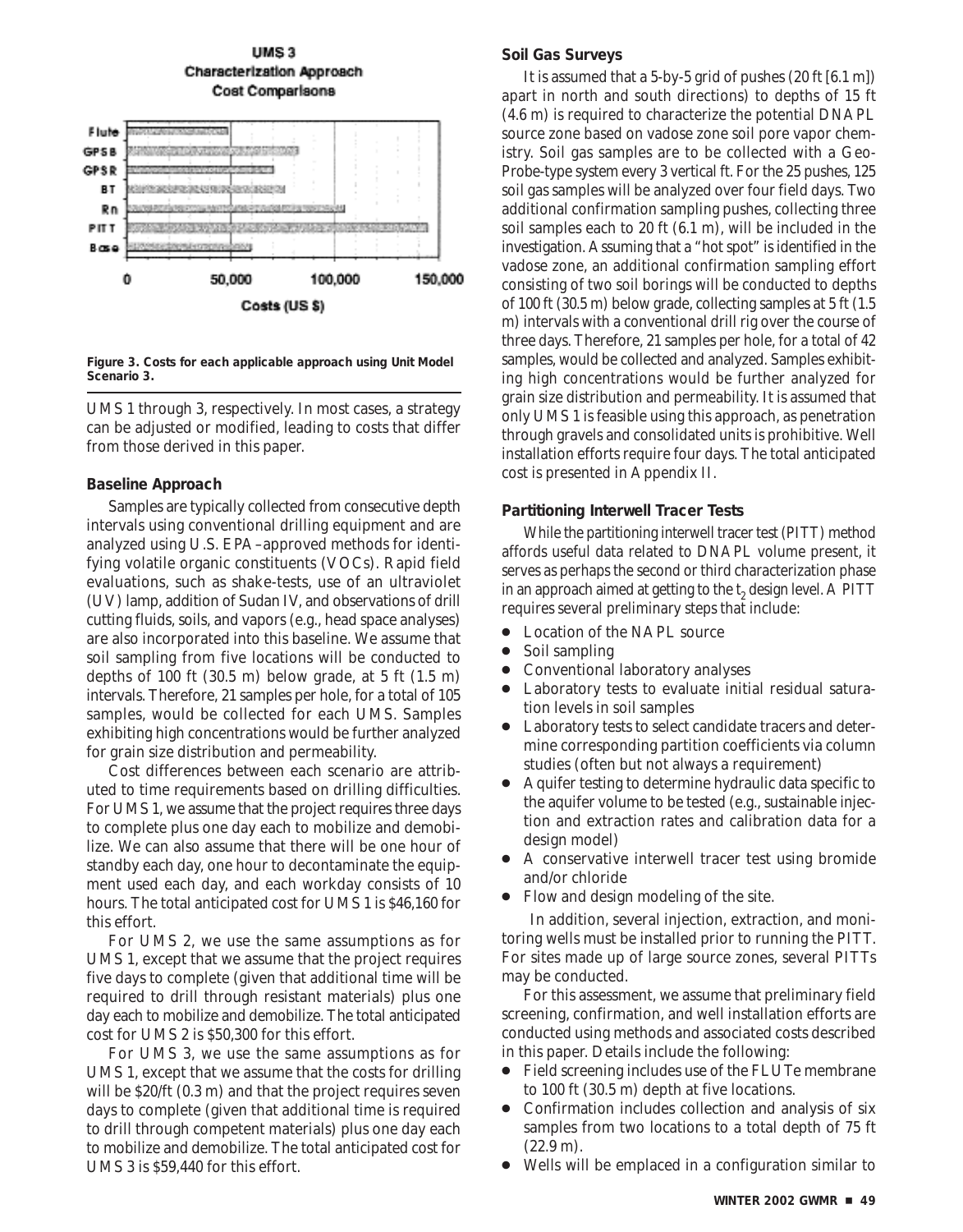that described in Meinardus et al. (1998) and screened at depths approximately 65 to 75 ft (19.8 to 22.9 m) beneath the water table.

- Four injection wells (three for tracer introduction and one for hydraulic control), three extraction wells (for tracer recovery), and one interwell monitoring point will be installed.
- Water extracted for hydraulic control and sample collection will be treated with granular activated carbon (GAC).

Due to the amount of data processing required, reporting requirements will be more extensive, and therefore more expensive, than for the baseline approach. Further details and cost summaries are provided in Appendix I and II, respectively.

A significant portion of the total cost (\$9000) is due to treatment and disposal of liquid wastes generated during aquifer control. In addition, use of conventional laboratory methods to analyze tracer concentrations during the PITT can increase anticipated expenses depending on tracers used and frequency of sampling. Use of a field analytical system could significantly reduce analytical costs. Several PITTs have been conducted using only one injection well and one extraction well. This approach would cost less to conduct than the example provided. However, the savings may represent only a small percentage of the total, because costs are dominated by the preliminary site characterization efforts, which would probably not differ greatly for the single versus multiple extraction options. Information derived from the PITT approach provides additional remediation design information, as residual NAPL volume can be estimated.

#### **Radon Flux Rates**

As with the PITT approach, several assumptions are required to adequately assess the radon flux rate approach. In practice, samples for Rn-222 measurements can be obtained using conventional water sampling approaches from installed wells (Semprini et al. 1998), use of direct-push discrete ground water sampling equipment, and from multiple depth-discrete sampling equipment such as the Waterloo Profiler®. For this exercise, it is assumed that several wells are required for evaluating the distribution of Rn-222 levels at a DNAPL site. Several preliminary steps are required, including a field screening technique (such as the soil gas survey method), confirmation soil sampling and analyses, installation of wells in appropriate locations, and aquifer testing to determine hydraulic data specific to the aquifer being tested. For UMS 1, UMS 2, and UMS 3 the following assumptions are made:

- Field screening approach includes use of the FLUTe membrane to 100 ft (30.5 m) depth at five locations.
- Confirmation includes collection and analysis of six samples from two locations to a total depth of 75 ft (22.9 m).
- Five wells will be installed to 75 ft (22.9 m) with screens installed from 65 to 75 ft (19.8 to 22.9 m) beneath the water table.

Due to the amount of data processing involved, reporting requirements are more extensive, and therefore more expensive, than for the baseline approach. However, because hydraulic control (and corresponding level of data processing detail) will generally not be required, the report will be less expensive than the PITT report. Rn-222 flux information may assist with remediation design, because residual NAPL volume estimates can be derived. Further details and cost summaries are provided in Appendix I and II, respectively.

#### **Back-Tracking Using Dissolved Concentrations in Wells**

It is assumed that soil samples are collected during installation at the same frequency specified in the baseline approach. In addition, well installation costs are incurred at rates presented later. Because well screens are to be installed over the entire saturated thickness, packers will be necessary for isolating specific sampling depths. A potentially cost-effective alternative is to use clusters or nests of direct-push wells, screened at selected discrete depth ranges for UMS 1. In addition, the Waterloo Profiler or FLUTe multilevel sampler can be a cost-effective alternative for UMS 1. For this section, we are assuming that the wells are emplaced using conventional drilling techniques.

For UMS 1, we incur the same expenses presented in the baseline soil sampling and analysis approach, with the exception that grouting requirements will be replaced by well installation costs (five 10 cm (4 in) diameter wells), and seven days will be required (plus one day each for mobilization and demobilization) for the soil sampling and well installation efforts. An aquifer test (not included here) is generally conducted to identify hydraulic conductivity, transmissivity, and aquifer storage properties. However, because the screened zone is very long (approximately 85 ft [26 m]) for each well, it may not be practical to attribute one averaged value to each of these parameters.

UMS 2 requires approximately seven days for the well installation efforts. UMS 3 requires approximately nine days for the well installation efforts. These costs include only one round of water sampling. Subsequent sampling rounds run approximately \$8250 per round for the analytical costs (\$7500) and labor (\$750). Information gained from this investigation may be useful for site remediation. To obtain useful information, wells must be placed in the appropriate locations adjacent to NAPL sources. Although not considered here, a more appropriate (and costlier in the short-term) approach would include use of a screening technique (such as a soil gas survey or cone penetrometer technology [CPT] sensor method for UMS 1 and FLUTe for UMS 2 and 3) prior to selection of well installation locations.

#### **Geophysics**

Three-dimensional seismic surveying technology was evaluated to delineate DNAPL source zones at three specific military sites over the last four years (Sinclair and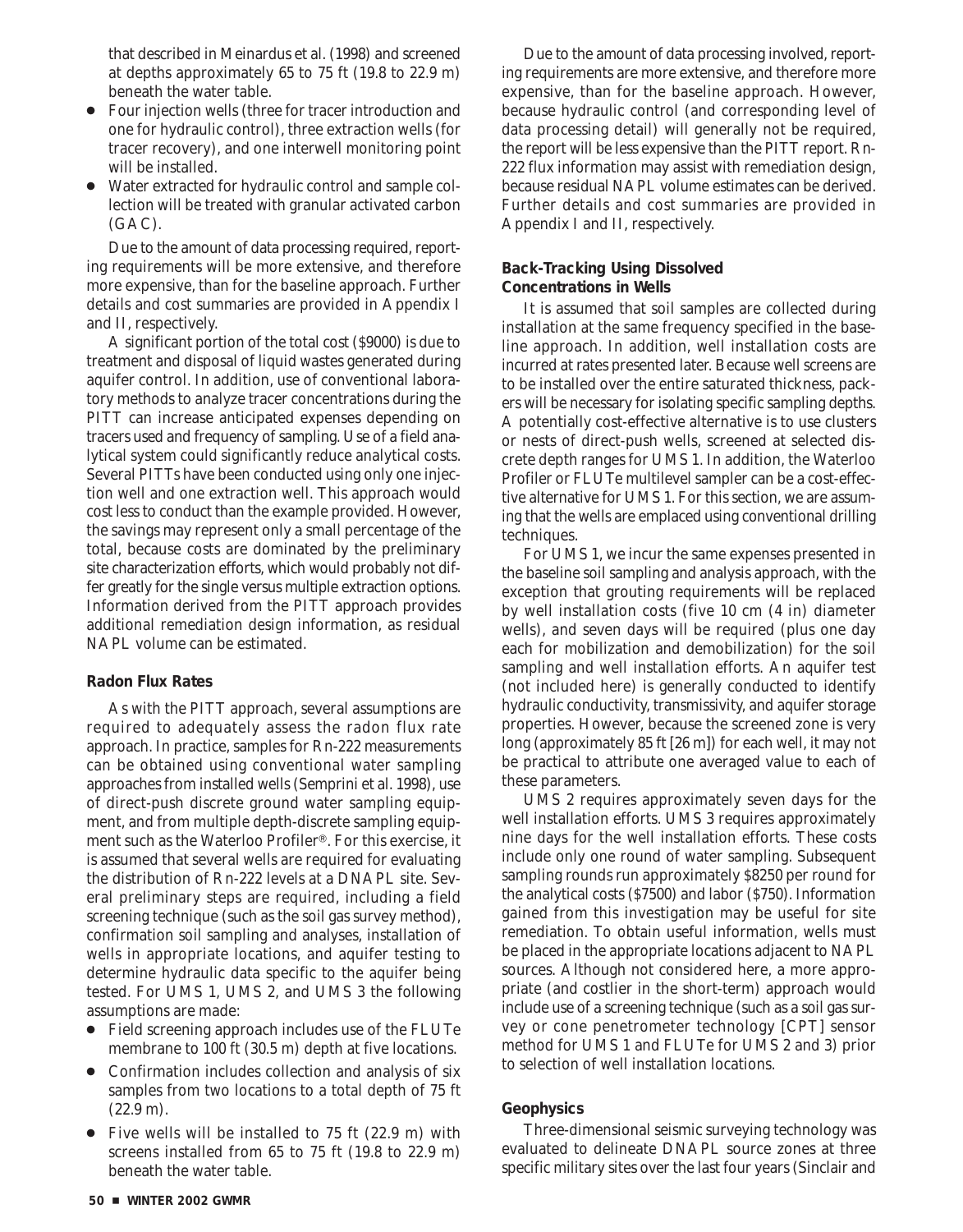Kram 1998). The main differences between the sites were lithologic characteristics and contaminant areal extent. Total costs included expenses for conducting the field measurements, generating vertical seismic profiles, data processing and interpretation, attribute analyses, confirmation drilling and sampling, laboratory analyses, and generation of plans and reports. Two of the sites consisted of alluvial deposits (similar to UMS 1 and UMS 2) while the other was comprised of dense fractured limestone and dolomite (similar to UMS 3). The average total costs incurred for the study were approximately \$230,000 per site for each of the three sites investigated (Trotsky 1999). Costs and assumptions presented in Appendix I are normalized to account for the smaller study footprint for each UMS.

For subsurface geophysical approaches, we assume that a well will be necessary to lower the transmitting device and generate a more accurate subsurface lithologic characterization. Costs for an additional well (fully screened from 15 to 100 ft [4.6 to 30.5 m], omitting sampling and analyses) were added to each of the corresponding costs for the surface geophysical approach previously presented. It was assumed that one additional day of drilling and well installation was required for UMS 1, two days for UMS 2, and three days for UMS 3, plus two days for mobilization and demobilization. Additional assumptions and cost estimates are presented in Appendix I.

# **Cone Penetrometer Testing (CPT) Approaches: General**

Because penetration using CPT through gravels and consolidated units is not feasible with current platforms, it is assumed that only UMS 1 can be characterized using the CPT approaches. Innovative developments such as sonic head CPT and laser drilling may soon allow for CPT applications in more consolidated materials. For this cost analysis, we consider both the conventional CPT push rigs, which consist of reaction forces of 13620 kg (15 English tons) or greater, and the lighter truck- and vanmounted push rigs. Although some smaller push rigs are capable of advancing sensor probes with a hydraulic ram system, most of these lighter weight systems operate via a hammer technique and, therefore, cannot advance many of the sensor systems available. The smaller rigs can be less expensive to operate than the larger CPT systems and services are generally charged on a per-foot or per-push rate. The larger CPT rig services are typically charged at a per-day rate, which sometimes includes reporting. For our study, we assume that the soil gas survey and the Waterloo (Ingleton) Profiler survey are conducted with a smaller rig, while all the other CPT approaches are conducted with the larger rig. Assumption details and cost summaries are provided in Appendix I and II, respectively.

### **CPT Approaches: Membrane Interface Probe**

We assume that five membrane interface probe (MIP) pushes to 100 ft (30.5 m) are required to screen the site, plus two additional pushes for confirmation sampling. Grouting requires additional pushes (seven total) with a grout probe. Because soil lithologic data are collected along with the chemical screening information, this level of effort may be enough to identify potential remediation options. At a minimum, determination of required data gaps is feasible with this level of effort, because data profiles are relatively continuous with a resolution of a few centimeters. Use of a smaller truck- or van-mounted GeoProbe-type CPT system could save approximately \$7500.

# **CPT Approaches: Hydrosparge**

Hydrosparge field sampling and analytical operations require that probe advancement be stopped every 5 ft (1.5 m), resulting in 20 events for each push. We assume that approximately 15 Hydrosparge sampling events can be accomplished per day. As with the MIP approach, grouting requires additional pushes (seven total) with a grout probe. Therefore, it requires approximately seven field days to complete the 100 Hydrosparge sampling events. Soil lithologic data are collected using soil sensors, along with the chemical screening information; therefore, this level of effort may be enough to identify potential remediation options. Chemical data profiles are spaced at 5 ft (1.5 m) intervals, while soil type profiles are relatively continuous with resolution of a few centimeters. In practice, lithologic observations can be used to optimize the chemical data collection depths.

# **CPT Approaches: Fluorescence Techniques**

This method assumes that the DNAPL contains fluorescing co-constituents, which is often but not always the case. Grouting for the fluorescence pushes does not require additional pushes, because the probe is equipped with grouting capabilities through the tip as the device is retracted; however, additional pushes are required to grout the two sampling holes.

This level of effort may be enough to identify potential remediation options, because soil lithologic data are collected along with the chemical screening information. At a minimum, identification of data gaps is feasible with this level of effort, because data profiles are relatively continuous with resolution of a few centimeters.

# **CPT Approaches: GeoVis**

GeoVis operations require that probe advancement be run relatively slower than conventional CPT operations to be able to observe images in real time. We assume that approximately one run of the GeoVis to 100 ft/day can be accomplished. As with the LIF approach, two additional pushes are required to collect confirmation samples (three per push) to depths of approximately 75 ft (22.9 m). Also, grouting requires additional pushes (seven total) with a grout probe; therefore, it requires approximately eight field days to complete the five pushes, confirmation sampling, and grouting operations. Reporting costs are less than for the baseline approach, because the level of effort is relatively less.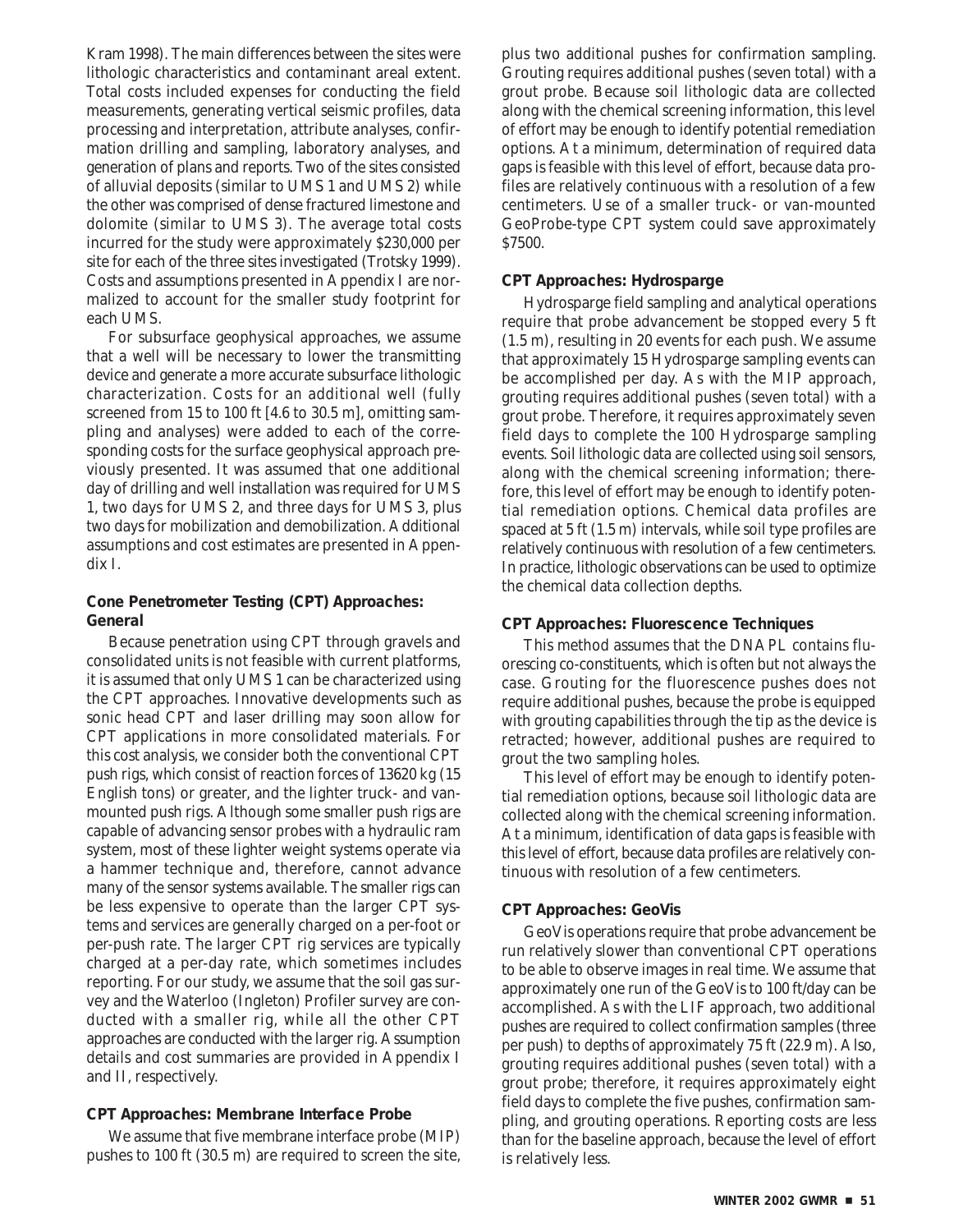This level of effort may be enough to identify potential remediation options. Soil images are continuous with resolution greater than a fraction of a centimeter, while soil type profiles are relatively continuous with resolution greater than one-third of a centimeter.

#### **CPT Approaches: LIF/GeoVis**

The considerations are the same as for the individual laser-induced fluorescence (LIF) or GeoVis CPT approaches. Grouting requires additional pushes (seven total) with a grout probe, because the current configuration does not allow for grouting through the tip. In addition, LIF/GeoVis operations require that probe advancement be run relatively slower than conventional CPT operations to be able to observe images in real time. We assume that approximately one run of the LIF/GeoVis to 100 ft/day can be accomplished. Therefore, it requires approximately eight field days to complete the five pushes, confirmation sampling, and grouting operations.

Soil images and fluorescence data are continuous with resolution greater than a centimeter for the video and the fluorescence data, while soil type profiles are relatively continuous with resolution about one-third of a centimeter. Costs are comparable to the GeoVis approach, but the data set is more complete (requiring additional reporting time) and the potential for false negatives is reduced.

#### **CPT Approaches: Raman Spectroscopy**

We assume that probe advancement is stopped every 5 ft (1.5 m), resulting in 20 events for each push. In practice, operators often couple Raman data with real-time lithologic sensor data and stop only for Raman data collection activities when a potential vertical barrier is encountered. Raman pushes are grouted through the probe tip upon retraction. Sampling efforts require additional pushes (two total) with a grout probe. We assume that approximately seven field days are required to complete the Raman pushes and confirmation sampling.

Because soil lithologic data are collected along with the chemical screening information, this level of effort may be enough to identify potential remediation options. Chemical data profiles are spaced at 5 ft (1.5 m) intervals, while soil type profiles are relatively continuous with resolution greater than one-third of a meter. For very detailed investigations, Raman spectra is sometimes acquired every 0.5 to 3 ft (0.2 to 0.9 m) as the penetrometer is advanced (Rossabi et al. 2000). For sediments likely to contain DNAPL based on knowledge of disposal, previous work, or lithologic characteristics indicative of potential contaminant migration pathways, the 0.5 ft (0.2 m) frequency is used; therefore, the time requirements outlined in this hypothetical case must be adapted to site-specific observations while in the field.

#### **CPT Approaches: LIF/Raman**

As with the Raman approach, we assume that the LIF/Raman probe advancement is stopped every 5 ft (1.5 m), resulting in 20 events for each push, and that grouting can be completed through the probe tip. Sampling efforts require additional pushes (two total) with a grout probe. We assume that approximately seven field days are required to complete the LIF/Raman pushes and confirmation sampling.

Raman data profiles are spaced at 5 ft (1.5 m) intervals, and LIF and soil type data profiles are generated with relatively continuous resolution greater than one-third of a meter. Costs are comparable to the Raman approach, since the Raman measurement is the rate-limiting step. The data set generated by coupled LIF and Raman is more complete (potentially requiring additional reporting time) and the potential for false positives and false negatives is reduced. As was mentioned, Raman spectra is sometimes acquired every 0.5 to 3 ft (0.2 to 0.9 m) as the penetrometer is advanced (Rossabi et al. 2000). For sediments likely to contain DNAPL based on knowledge of disposal, previous work, or lithologic or LIF characteristics indicative of potential contaminant migration pathways, the 0.5 ft (0.2 m) frequency is often used. Therefore, as with several other approaches described, the time requirements outlined in this hypothetical case must be adapted to site-specific observations while in the field.

#### **CPT Approaches: Electrochemical Sensor**

It is assumed that a 5-by-5 grid of pushes 20 ft (6.1 m) apart in north and south directions to depths of 15 ft (4.6 m) is required to characterize the potential DNAPL source zone based on vadose zone soil pore vapor chlorine concentrations. Soil gas samples are to be collected with a 15-ton or greater CPT rig every meter (approximately 3 ft). Therefore, for the 25 pushes required, 125 soil gas samples will be analyzed over four field days. Two additional confirmation sampling pushes, collecting three samples each to 20 ft (6.1 m), are included in the investigation. As with the soil gas survey example, we assume that a "hot spot" is identified in the vadose zone. An additional sampling effort consisting of two soil collection borings is conducted to depths of 100 ft (30.5 m) below grade, collecting samples at 5 ft (1.5 m) intervals with a drill rig over the course of three days; therefore, 21 samples per hole, for a total of 42 samples, are collected and analyzed. Samples exhibiting high concentrations are further analyzed for grain-size distribution and permeability.

Using the CPT for sampling may reduce costs, because an additional mobilization-demobilization charge will not be incurred, and less solid waste will be generated. In addition, some smaller direct-push rigs may be used (at a reduced cost) for both the vadose zone screening and sampling activities beneath the water table.

#### **CPT Approaches: Waterloo (Ingleton) Profiler**

To be consistent with the other approaches evaluated, we assume that five pushes to advance the Waterloo Profiler will be used to screen the site. In addition, we assume that field sampling and analytical operations are conducted at a 5 ft (1.5 m) frequency in the saturated zone, resulting in 18 samples (or sampling events) for each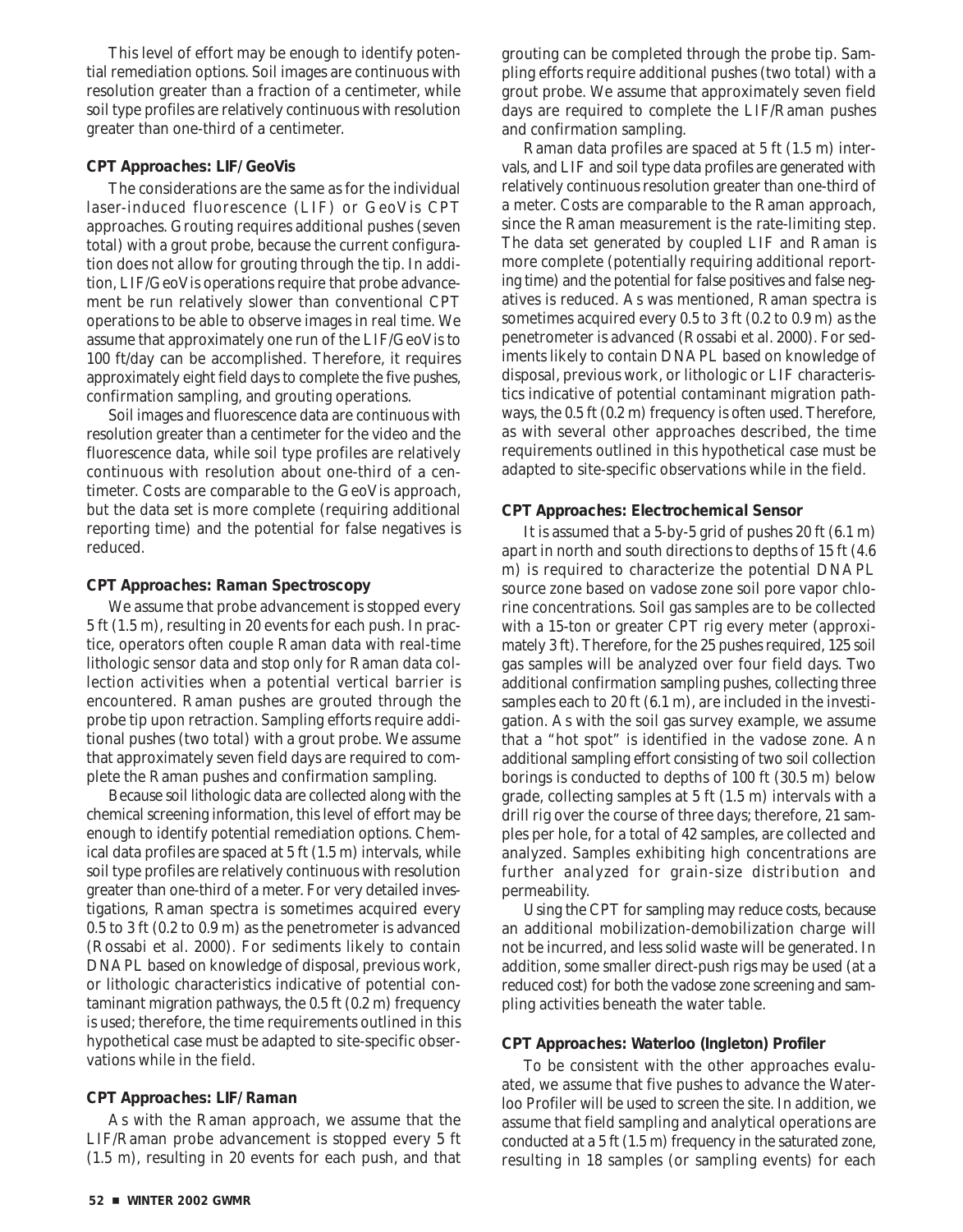push. Two additional pushes are required to collect confirmation soil samples (three per push) to depths of approximately 75 ft (22.9 m). Waterloo Profiler pushes will be grouted through the probe tip upon retraction. Sampling efforts require additional pushes (two total) with a grout probe. Hydraulic conductivity via constant head analysis requires only a few minutes for each test. Ground water sampling requires variable amounts of time, depending on the formation. We assume that approximately one run of the Waterloo Profiler to 100 ft/day can be accomplished.

Because soil hydrogeologic data is collected along with the chemical information, this level of effort may be enough to identify potential remediation options. Concentration versus hydraulic conductivity, concentration versus depth, and piezometric surface can be useful for this purpose. Chemical and hydrogeologic data profiles are spaced at 5 ft (1.5 m) intervals for this scenario; however, the probe is capable of resolution down to a fraction of a meter. For very detailed investigations, profiler data are acquired every 5 to 7.5 cm (2 to 3 inches) as the probe is advanced (Pitkin 1998). This requires more time, and therefore more costs, than the scenario previously described. For sediments likely to contain DNAPL based on knowledge of disposal details, previous work, or hydrogeologic characteristics indicative of potential contaminant migration pathways, the 5 to 7.5 cm (2 to 3 inch) frequency may be used. Therefore, the time requirements outlined in this hypothetical case will need to be adapted to site specific observations while in the field.

#### **CPT Approaches: Precision Injection Extraction**

We assume that precision injection extraction (PIX) probe analytical operations will require that probe advancement be stopped every 5 saturated ft (1.5 m), resulting in 18 events for each push. We assume that approximately six PIX events can be accomplished per day, due to the solvent-solute equilibrium requirements. Grouting will require additional pushes (seven total) with a grout probe. Therefore, it will require approximately 15 field days to complete the 90 sampling events and two additional days for confirmation sampling.

In practice, use of the PIX approach for UMS 1 may require a less-extensive effort than that previously described, because operators generally try to identify potential barriers to vertical NAPL migration prior to running the PIX, thereby focusing on candidate source zones. If vertical barriers are readily apparent using soil classification sensors, costs for the PIX method could be significantly less expensive (by as much as 50%) than the estimate provided. Because soil lithologic data are collected along with the chemical screening information, this level of effort may be enough to identify potential remediation options. Chemical data profiles are spaced at 5 ft (1.5 m) intervals (for this scenario), while soil type profiles are relatively continuous with greater than one-third of a meter resolution.

#### **Ribbon NAPL Sampler FLUTe**

The Ribbon NAPL Sampler FLUTe method can be implemented using either a direct-push rig or a conventional drilling rig. For this assessment, we assume that a direct-push rig (13,620 kg [15 ton] or greater capacity) is used for UMS 1 and a conventional drilling rig is used for UMS 2 and UMS 3. Two additional pushes or borings are required to collect confirmation samples (three per push or installation) to depths of approximately 75 ft (22.9 m). In addition, grouting requirements are carried out by advancing the CPT grout probe (UMS 1) or auger flights (UMS 2 and 3) to total depths attained for the seven holes. Reporting requirements are relatively minimal compared to approaches requiring more intensive data processing and presentation.

For UMS 1, we assume that the project requires three days to complete plus one day each to mobilize and demobilize. We can also assume that there will be one hour/day of standby, one hour/day to decontaminate the equipment used, and each workday consists of 10 hours. For UMS 2, we assume that the FLUTe is advanced using a conventional drilling rig and that the project requires four days to complete plus one day each to mobilize and demobilize. For UMS 3, we use the same assumptions as for UMS 2, with the exception that we assume that the costs for drilling will be \$20/ft and that the project requires five days to complete plus one day each to mobilize and demobilize.

# **Discussion and Conclusions**

Appendix II presents the cost and savings estimates for each approach included in the analysis. Figures 1 through 3 display the cost values for each UMS graphically. The savings were derived by subtracting the cost estimate for each approach from the cost estimate for the corresponding baseline approach. A negative savings value indicates that the approach incorporating the particular DNAPL characterization method is more costly than the baseline approach. Approaches that cannot be implemented in gravelly or consolidated geologic materials, such as CPT approaches, are not included in the UMS 2 and UMS 3 comparisons.

The least-expensive approaches for UMS 1 include several CPT sensor approaches, such as Fluorescence and MIP, and the FLUTe approach. Note that the FLUTe approach was installed with a CPT device for UMS 1. The fluorescence and MIP approaches must always include confirmation efforts, either by use of conventional analyses or by coupling to additional sensors such as the Geo-Vis. However, MSE Technology Applications (2000) stated in a report that the FLUTe approach may not require chemical confirmation once a larger database has been generated. If supported by regulators, this substantially reduces the costs (by close to \$6000) associated with the FLUTe approach. However, we believe that regulators will require confirmation efforts for at least the next few years. The FLUTe approach may be more definitive with respect to identifying DNAPL source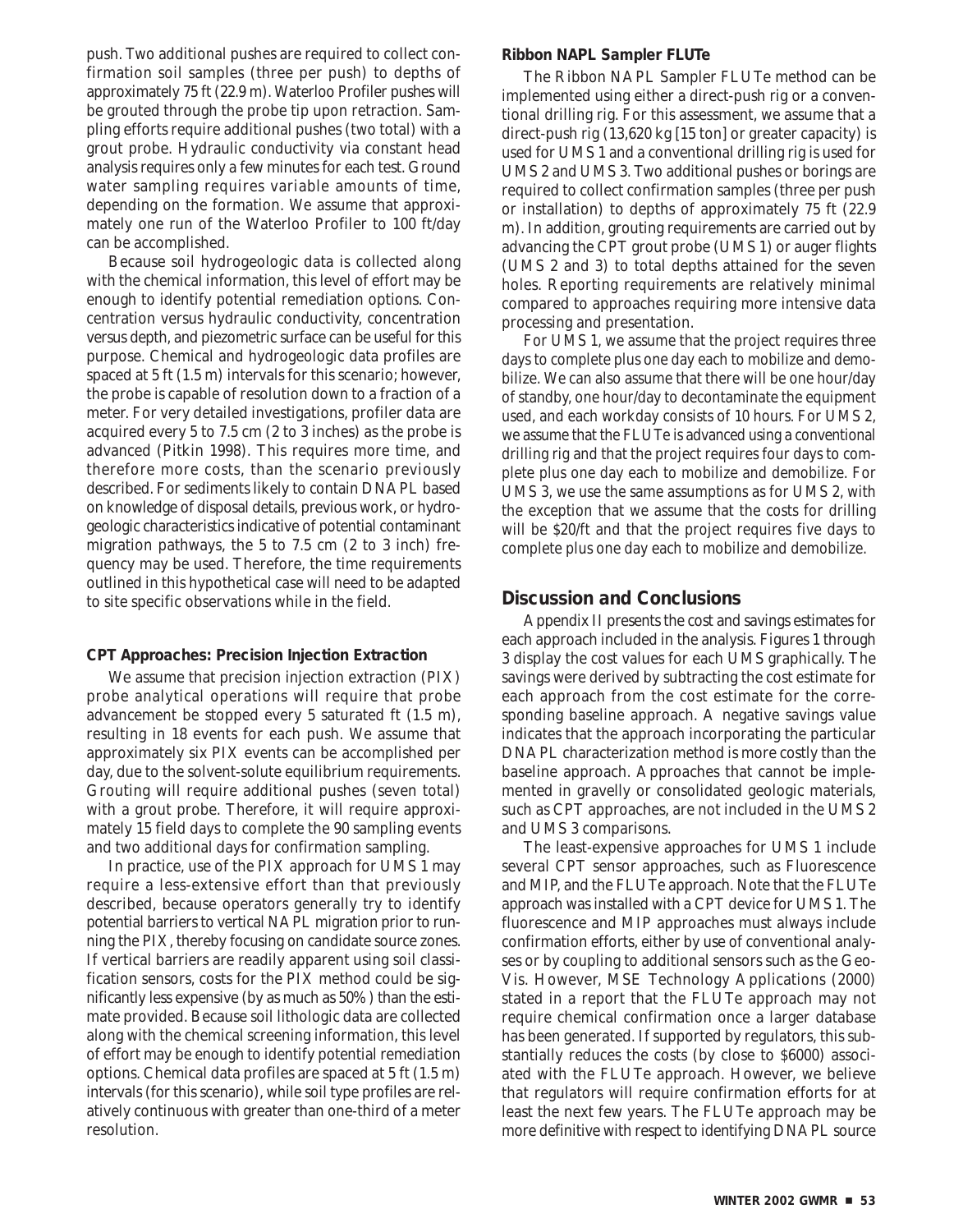zones. While the Fluorescence and MIP approaches generate soil-classification data, the FLUTe approach will require either that lithology sensors are operated during the preliminary pushes or that additional laboratory tests be conducted on soil samples to determine soil type and hydraulic properties. Several additional approaches, including soil gas, Hydrosparge, GeoVis, Fluorescence-GeoVis, Raman, Fluorescence-Raman, and the Waterloo Profiler are very competitive (ranging from \$20,000 to \$40,000) for UMS 1. The baseline approach was estimated to be approximately \$46,000 for UMS 1.

The most expensive approach for UMS 1 is the PITT survey. While this approach yields detailed hydrologic information and DNAPL volume estimates, water treatment costs associated with hydraulic control, and costs associated with preliminary site characterization and setup (e.g., aquifer testing, well installation, etc.) can be very high. Once a site has been adequately characterized and wells are properly installed and screened in optimal locations, the PITT approach can be a useful endeavor. PITT approaches for evaluation of remediation effectiveness have been successfully demonstrated with remarkably accurate mass removal estimates (Meinardus et al. 1998). During one particular test conducted at Hill Air Force Base, Utah, a PITT was used to estimate that approximately 346 gal (1310 L) of residual DNAPL remained in a test area prior to removal with use of a surfactant. A postremediation PITT indicated that 341 gal (1291 L) had been recovered, with approximately 5 gal (19 L) remaining in the swept volume. The effluent treatment system recorded 363 gal (1374 L) recovered.

The PIX approach was very expensive under the assumptions used for UMS 1. In practice, the PIX method would not generally be used to screen at frequent depth intervals. Provided that potential traps or vertical migration barriers can be adequately recognized, injectionextraction tests can be performed at fewer depth locations, thereby leading to costs lower than those presented. Although not considered in the cost analyses, a backtracking approach could be coupled with radon analyses, potentially resulting in better indirect DNAPL source area resolution and estimates of NAPL saturation. The PIX and back-tracking approaches each include confirmation steps, unless NAPL is recovered in the wells or during extraction.

The geophysical approaches cost more than the baseline approach for UMS 1, because they require confirmation steps roughly equal in cost to baseline efforts. Although not generally capable of identifying DNAPL source areas, geophysical approaches have been used to assist with locating appropriate sample collection zones based on interpretation of lithology to predict potential flow pathways. This optimization approach is often unsuccessful under conditions presented in UMS 1, which consists of unconsolidated soils. This is because DNAPL commonly occurs as discrete blobs that are generally smaller that the spatial resolution of the geophysical technique.

The FLUTe approach (with confirmation efforts) is the least expensive of the approaches evaluated for UMS 2. Only the FLUTe approach resulted in costs lower than the baseline approach for this scenario. The Radon flux rate, back-tracking, and geophysical approaches range in costs from approximately \$50,000 to approximately \$70,000. The FLUTe approach generally provides more NAPL location detail and depth resolution than the other approaches under conditions presented in UMS 2. The most expensive approach for UMS 2 is the PITT survey. As mentioned, the PITT approach yields detailed hydrologic information and volume estimates; however, water treatment costs associated with hydraulic control and costs associated with preliminary site characterization and setup (e.g., aquifer testing and, well installation) can be prohibitive. If a site has been adequately characterized and wells are properly installed and screened in optimal locations, the PITT approach can be used to determine target removal volumes. Although current enhancement efforts are under way, CPT approaches cannot currently penetrate soils characteristic of UMS 2.

For UMS 3, the FLUTe approach (with confirmation efforts) is the least expensive of the candidate approaches and is the only approach costing less than the baseline for this scenario. As with UMS 1 and UMS 2, the most expensive approach for UMS 3 is the PITT survey.

This paper compares many of the methods and approaches currently used to detect and delineate DNAPL contaminant source zones. In Part I of this study, general performance comparisons were generated to identify potential site management considerations required to reach a level of site understanding adequate to initiate remediation design efforts. Specific advantages and disadvantages for several methods were presented. For this effort, characterization approach cost comparisons for conceptual sites exhibiting particular sets of physical characteristics were generated. Perhaps the most important issue raised deals with the recognition that each candidate method must be placed in its proper context within the characterization process. The process itself is therefore considered an approach comprising several methods, each applied in a logical sequence to obtain data sufficient for remediation design.

### **Acknowledgments**

We would like to gratefully acknowledge Dr. Dawn Kaback for her helpful review comments. We would also like to recognize Dr. Richard Jackson for his critical insight and guidance during the preparation of this manuscript. In addition, information provided by Dr. Jeff Douthitt was instrumental in helping to formulate and refine several cost assumptions. The assumptions stated in this paper are the opinions of the authors' and do not constitute endorsements of particular approaches or methods, nor are they representative of the opinions of their organizations. The cost data used in this analysis was synthesized from a variety of sources including the authors' experiences, several commercial vendors, consultants, and government employees within the environmental industry.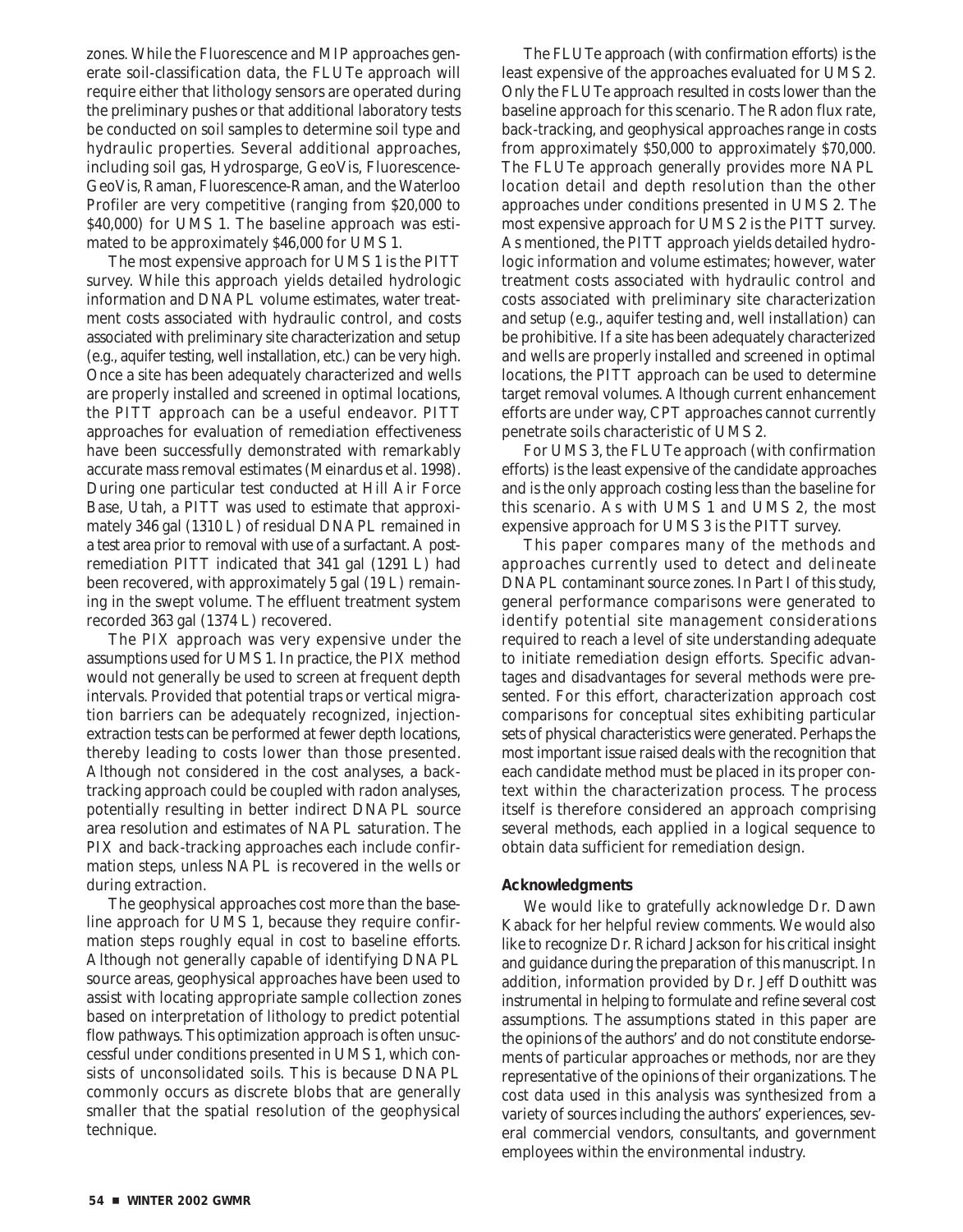**Editor's Note:** The use of brand names in peer-reviewed papers is for identification purposes only and does not constitute endorsement by the authors, their employers, or the National Ground Water Association.

#### **References**

- Environmental Protection Agency Hazardous Waste Cleanup Information (www.clu-in.org/char1.htm).
- Federal Remediation Technologies Roundtable Field Analysis Technologies Matrix (www.frtr.gov/site/).
- Kram, M.L., A.A. Keller, J. Rossabi, and L.G. Everett. 2001. DNAPL characterization methods and approaches, Part I: Performance comparisons. *Ground Water Monitoring & Remediation*, 21, no. 4: 109–123.
- Meinardus, H.W., R.E. Jackson, M. Jin, J.T. Londergan, S. Taffinder, and J.S. Ginn. 1998. Characterization of a DNAPL zone with partitioning interwell tracer tests. In *Proceedings for the First International Conference on Remediation of Chlorinated and Recalcitrant Compounds, Non-Aqueous-Phase Liquids*, 143–148. Monterey, California, May 18–21.
- MSE Technology Applications Inc. 2000. *Cost Analysis of Dense Non Aqueous Phase Liquid Characterization Tools*. Prepared for U.S. Department of Energy, Contract No. DE-AC22- 96EW96405.
- Pitkin, S.E. 1998. Detailed subsurface characterization using the Waterloo Profiler. In *Proceedings of the Symposium on the Application of Geophysics to Environmental and Engineering Problems*, 53–64. Chicago, Illinois, March 22–26.
- Rossabi, J., B.D. Riha, C.A. Eddy-Dilek, A. Lustig, M. Carrabba, W.K. Hyde, and J. Bello. 2000. Field tests of a DNAPL characterization system using cone penetrometer-based Raman spectroscopy. *Ground Water Monitoring & Remediation* 20, no. 4: 72–81.
- Semprini, L., M. Cantaloub, S. Gottipati, O. Hopkins, and J. Istok. 1998. Radon-222 as a tracer for quantifying and monitoring NAPL remediation. In *Proceedings of the First International Conference on Remediation of Chlorinated and Recalcitrant Compounds, Non-Aqueous-Phase Liquids*, 137–142. Monterey, California, May 18–21.
- Sinclair, N. and M. Kram. 1998. High resolution 3-D seismic reflection surveys for characterization of hazardous waste sites. In *Proceedings of the Third Tri-Service ESTCP Workshop*, San Diego, California, August 18.
- Trotsky, J. 1999. Naval Facilities Engineering Service Center, Port Hueme, California, personal communication, December 8.

# **Biographical Sketches**

*Mark Kram is currently a Ph.D. student at the Bren School of Environmental Science and Management (4666 Physical Sciences North, University of California, Santa Barbara, CA 93106- 5131; [805] 893-5352; fax (805) 893-7612; mkram@bren. ucsb.edu). He earned a B.A. in chemistry from the University of California at Santa Barbara, and an M.S. in geology from San Diego State University, and is a Certified Ground Water Professional.* 

*Arturo A. Keller is an assistant professor of biogeochemistry at the Bren School of Environmental Science and Management, (4666 Physical Sciences North, University of California, Santa Barbara, CA 93106-5131; keller@bren.ucsb.edu). He recently led the production of a report by a group of UC investigators on the health and environmental assessment of MTBE for the state of California. Keller has a Ph.D. in civil (environmental) engineering from Stanford University, an M.S. in civil (environmental) engineering from Stanford University, and a B.S. in chemical engineering and a B.A. in chemistry from Cornell University.* 

*Joseph Rossabi is a principal engineer in the Environmental Sciences and Technology Division of the Savannah River Technology Center (Bldg. 773-42A, Rm. 249, Aiken, SC 29808; [803] 725-5220; fax [803] 725-7673: joseph.rossabi@srs.gov) where he performs applied research and development of environmental characterization and remediation technologies and strategies. He has a Ph.D. in environmental engineering from Clemson University, an M.S. in environmental engineering from the University of North Carolina at Chapel Hill, and M.S. and B.A. degrees in physics from the State University of New York at Binghamton.* 

*Lorne G. Everett is director of the Vadose Zone Monitoring Laboratory at U.C. Santa Barbara (Level VII) and chief scientist and SVP for The IT Group Inc. (3700 State St., Ste. 350, Santa Barbara, CA 93105-3100; [805] 569-9825; fax [805] 569-6556; lorne.everett@theitgroup.com). He has a Ph.D. in hydrology from the University of Arizona in Tucson and is a member of the Russian National Academy of Sciences. In 1999, he received the Kapitsa Gold Medal—the highest award given by the Russian Academy for original contributions to science.*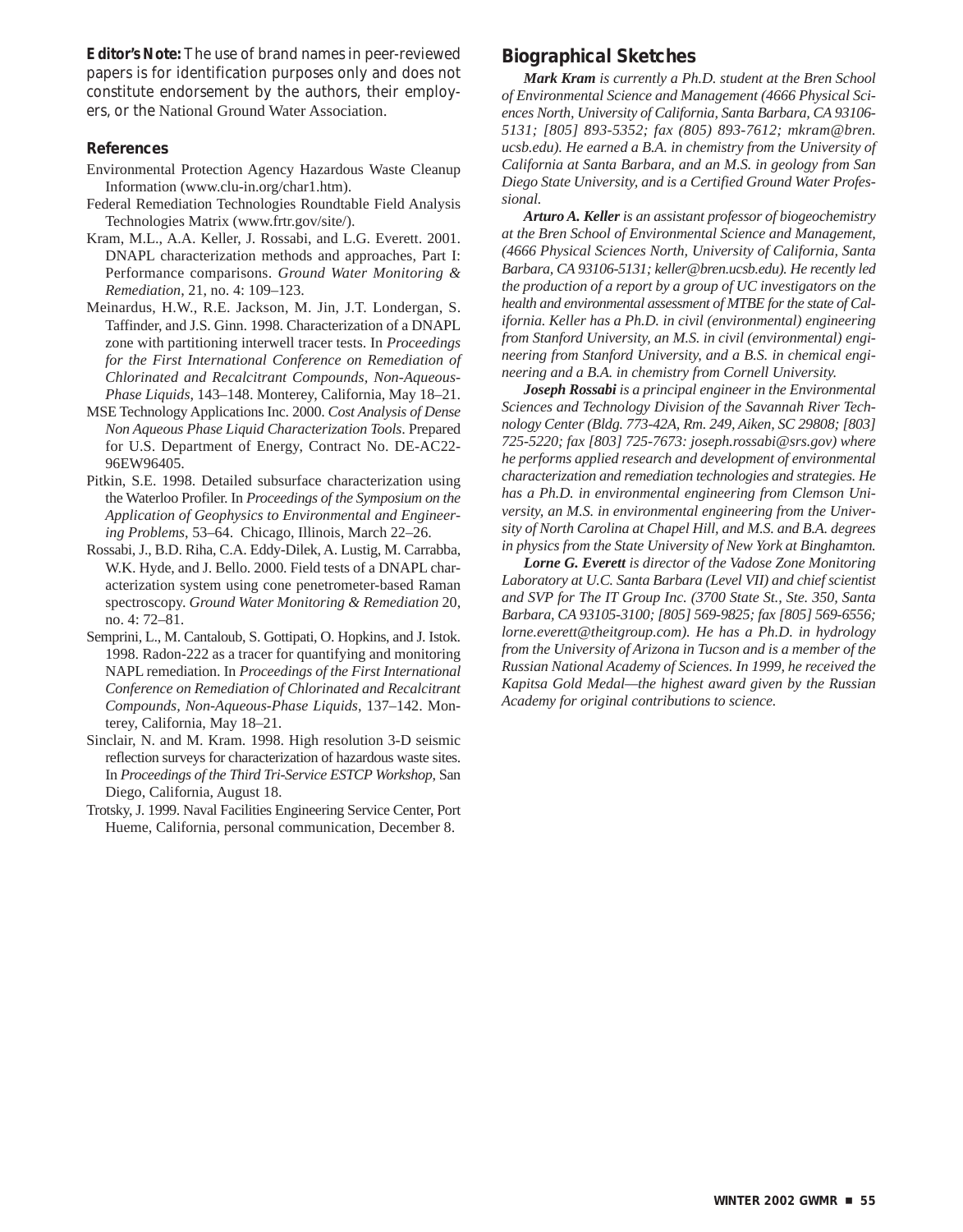# **Appendix I Approach and Cost Assumptions**

|                                           | лергоаси ана соза лежищеноиз                                                                                                                                                                                                                                                                                                                                                                                                                                                                                                                               |                                                                                                                                                                                                                                                                                                                                                                                                                                                                                                                                                                                                                                                                                                                                                                                                                                                                                                                                                                                                                                                                                                                                                                                                                                                                                                                                                                                                                                                                                                                                                         |  |
|-------------------------------------------|------------------------------------------------------------------------------------------------------------------------------------------------------------------------------------------------------------------------------------------------------------------------------------------------------------------------------------------------------------------------------------------------------------------------------------------------------------------------------------------------------------------------------------------------------------|---------------------------------------------------------------------------------------------------------------------------------------------------------------------------------------------------------------------------------------------------------------------------------------------------------------------------------------------------------------------------------------------------------------------------------------------------------------------------------------------------------------------------------------------------------------------------------------------------------------------------------------------------------------------------------------------------------------------------------------------------------------------------------------------------------------------------------------------------------------------------------------------------------------------------------------------------------------------------------------------------------------------------------------------------------------------------------------------------------------------------------------------------------------------------------------------------------------------------------------------------------------------------------------------------------------------------------------------------------------------------------------------------------------------------------------------------------------------------------------------------------------------------------------------------------|--|
| <b>Approaches</b>                         | <b>Approach Assumptions</b>                                                                                                                                                                                                                                                                                                                                                                                                                                                                                                                                | <b>Cost Assumptions</b>                                                                                                                                                                                                                                                                                                                                                                                                                                                                                                                                                                                                                                                                                                                                                                                                                                                                                                                                                                                                                                                                                                                                                                                                                                                                                                                                                                                                                                                                                                                                 |  |
| 1. Baseline approaches                    | Collection and analysis of 21 soil sam-<br>ples per hole, for 5 holes<br>Field observations based on shake-tests,<br>UV lamp, addition of Sudan IV, drill cut-<br>ting fluids soils and vapors, and other<br>screening activities conducted simultane-<br>ously with sample collection activities<br>Chemical and physical laboratory<br>analyses<br>Mob-demob<br>Reporting                                                                                                                                                                                | \$1500/day for the drilling equipment<br>$\bullet$<br>\$10/ft (0.3 m) for drilling (UMS 1)<br>\$20/sample for collection<br>$\bullet$<br>$$3/ft$ (0.3 m) for grouting<br>٠<br>\$1000/day for mobilization and demobilization<br>$\bullet$<br>\$300/day for per diem for a three-person crew<br>$\bullet$<br>\$170/hour for standby labor<br>$\bullet$<br>\$100/hour for decontamination<br>$\bullet$<br>\$40/ft <sup>3</sup> (0.03 m <sup>3</sup> ) for drilling waste disposal (approximately<br>$\bullet$<br>35 ft <sup>3</sup> [1 m <sup>3</sup> ] per 8-inch [20.3 cm] diameter hole)<br>\$150/sample for laboratory chemical analyses<br>\$200/sample (15 total) for laboratory physical analyses<br>\$3000 for reporting the results (including boring logs and<br>chemical data)                                                                                                                                                                                                                                                                                                                                                                                                                                                                                                                                                                                                                                                                                                                                                                 |  |
| 2. Soil gas surveys                       | 25 pushes to 15 ft in 5-by-5 grid<br>Pore vapor samples collected every<br>meter (approximately 3 ft; 5 samples per<br>push)<br>• Confirmation sampling and analyses<br>from 2 pushes (3 soil samples each) to<br>$20 \text{ ft} (6.1 \text{ m})$<br>Mob-demob for push rig<br>$\bullet$<br>Two additional sample borings (using a<br>$\bullet$<br>drill rig) collecting samples at $5 \text{ ft}$ (1.5 m)<br>intervals from 20 to 100 ft (6.1 to 30.5 m)<br>Chemical and physical laboratory analyses<br>Mob-demob of drill rig<br>Reporting<br>$\bullet$ | \$150/push<br>\$20/soil gas sample analyzed<br>$\bullet$<br>\$1/ft for grouting (1500 ft total)<br>$\bullet$<br>\$200/day for mobilization and demobilization of the push rig<br>\$200/day for per diem for a 2-person push rig crew (6 days)<br>\$170/confirmation sample (6 total) for collection and analyses<br>$\bullet$<br>\$1500/day for the drilling equipment<br>$\bullet$<br>$$10/ft$ (0.3 m) for drilling<br>$\bullet$<br>\$20/sample for collection<br>$\bullet$<br>\$3/ft (0.3 m) for grouting; \$1000/day for mobilization and<br>demobilization<br>\$300/day for per diem for a 3-person crew<br>$\bullet$<br>\$170/hour for standby labor (3 hours)<br>$\bullet$<br>\$100/hour for decontamination (10 hours)<br>$\bullet$<br>\$40/0.03 m <sup>3</sup> (1 ft <sup>3</sup> ) for drilling waste disposal (approximately<br>35 ft <sup>3</sup> [1 m <sup>3</sup> ] per 8-inch [20.3 cm] diameter hole; two drilled<br>holes)<br>• \$150/soil sample (48 total) for laboratory chemical<br>analyses<br>\$20/sample (6 total) for laboratory physical analyses<br>\$3000 for reporting results (chemical data and a map depict-<br>ing VOC plumes indicative of potential DNAPL vadose<br>zone sources)                                                                                                                                                                                                                                                                                                                                     |  |
| 3. Partitioning interwell<br>tracer tests | Initial field screening (via FLUTe)<br>and confirmation efforts<br>8 wells (4 injection, 3 extraction,<br>1 monitoring) to 75 ft $(22.9 \text{ m})$<br>Laboratory efforts to determine tracer<br>attributes<br><b>Aquifer tests</b><br>Conservative tracer tests<br>Hydraulic control<br>Modeling<br><b>PITT</b><br>Mob-demob<br>Reporting                                                                                                                                                                                                                 | \$28,800 to deploy the FLUTe (UMS 1) and collect and ana-<br>lyze 6 soil samples (chemical and physical analyses)<br>\$4000 (80 hours at \$50/hour) for laboratory tests to assess<br>initial residual saturation, select candidate tracers and deter-<br>mine corresponding partition coefficients<br>\$1500/day for 4 days for the 8 wells drill rig expenses for well<br>٠<br>installation efforts<br>\$100/hour (2 hours for each well) for well development<br>٠<br>\$300/day for field work (6 days) and assessment (3 days) for<br>a conservative tracer test<br>\$19,520 for well development disposal costs and \$1600 for<br>$\bullet$<br>aquifer testing waste disposal<br>\$2000 for GAC treatment equipment<br>$\bullet$<br>\$3500 for mobilization, demobilization, treatment system<br>breakthrough analyses (18 water samples total [2/day]),<br>operational supplies, and discharge permits<br>\$10,000 for tracer breakthrough analytical expenses<br>\$4000 for modeling expenses for PITT design and flow<br>٠<br>regime assessment<br>PITT labor expenses of \$400/day (plus \$200/day for per<br>$\bullet$<br>diem) over the period of 9 days for hydraulic control, injec-<br>tion of tracers for 0.5 days, injection of potable water for 6<br>days to flood and recover tracers, sampling, and on-site<br>chemical analyses<br>Reporting (summary of the preliminary characterization<br>$\bullet$<br>efforts, well logs, aquifer test results, analytical results, inter-<br>pretation, and modeling results) costs of \$5000 |  |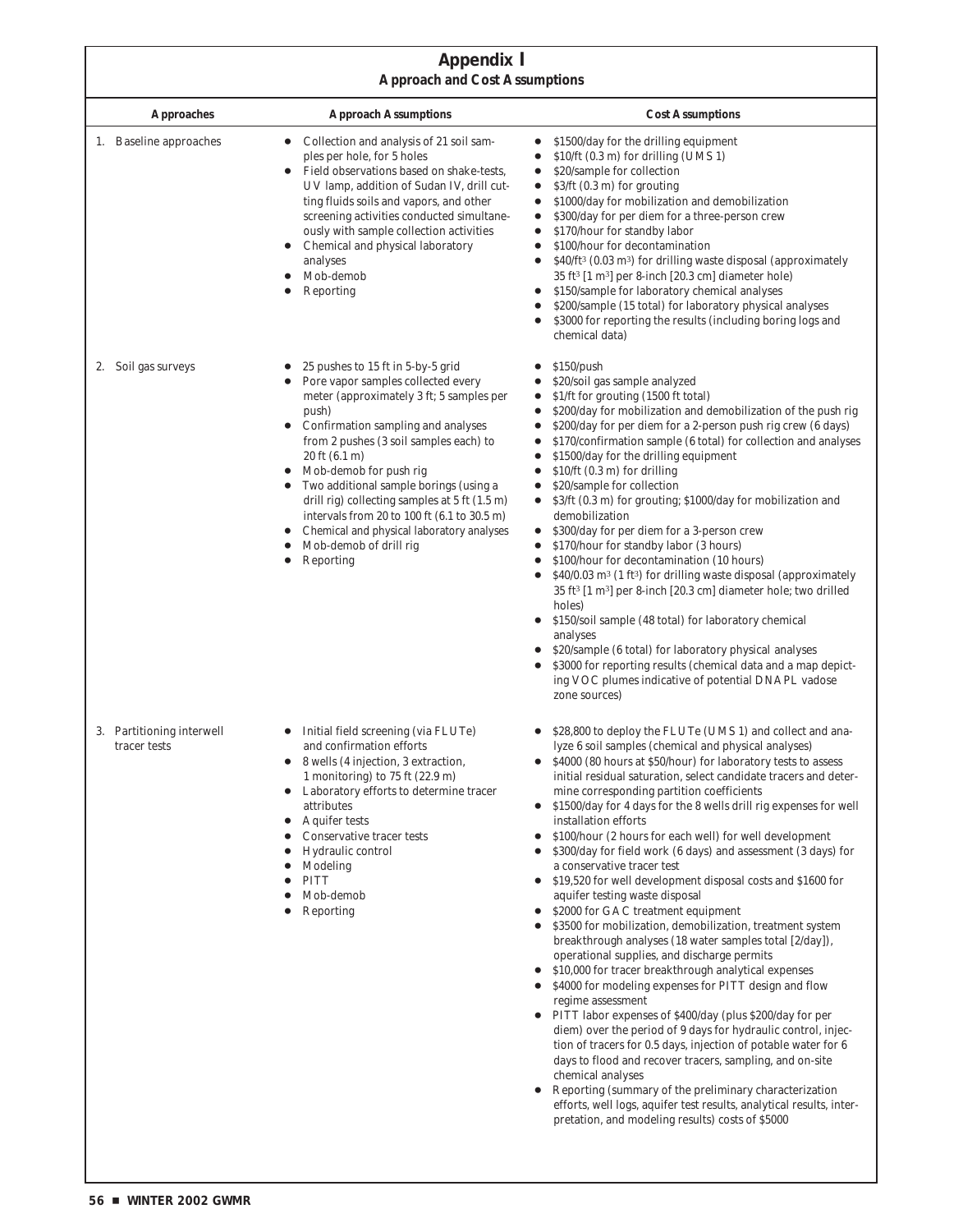| <b>Approaches</b>                                           | <b>Approach Assumptions</b>                                                                                                                                                                                                                                                                                  | <b>Cost Assumptions</b>                                                                                                                                                                                                                                                                                                                                                                                                                                                                                                                                                                                                                                                                                                                                                                                                                                                                                                                                                                                                                                                                                                                                                                                                                                                                                                                                                                                                                                                                                                                                                                                                                                                                                                                                                                                                                                                                                                                                           |
|-------------------------------------------------------------|--------------------------------------------------------------------------------------------------------------------------------------------------------------------------------------------------------------------------------------------------------------------------------------------------------------|-------------------------------------------------------------------------------------------------------------------------------------------------------------------------------------------------------------------------------------------------------------------------------------------------------------------------------------------------------------------------------------------------------------------------------------------------------------------------------------------------------------------------------------------------------------------------------------------------------------------------------------------------------------------------------------------------------------------------------------------------------------------------------------------------------------------------------------------------------------------------------------------------------------------------------------------------------------------------------------------------------------------------------------------------------------------------------------------------------------------------------------------------------------------------------------------------------------------------------------------------------------------------------------------------------------------------------------------------------------------------------------------------------------------------------------------------------------------------------------------------------------------------------------------------------------------------------------------------------------------------------------------------------------------------------------------------------------------------------------------------------------------------------------------------------------------------------------------------------------------------------------------------------------------------------------------------------------------|
| 4. Radon flux rates                                         | Initial field screening (via FLUTe)<br>and confirmation efforts<br>Installation of 5 monitoring wells to 75 ft<br>$(22.9 \text{ m})$<br>An aquifer pump test<br>Sampling for radon<br>Mob-demob<br>Modeling<br>Reporting                                                                                     | \$28,800 to conduct a FLUTe survey (UMS 1) and collect and<br>analyze confirmation soil samples<br>\$1500/day for drill rig expenses for well installation plus<br>$\bullet$<br>\$10/ft (0.3 m) for the 5 wells described<br>Approximately \$1000/day for two days for mobilization and<br>$\bullet$<br>demobilization<br>\$100/hour for two hours each well (10 hours total) for well<br>development<br>\$2800 for disposal of wastes for well installation, and \$1400<br>$\bullet$<br>for aquifer testing waste disposal<br>Approximately \$200 each for Rn analytical costs for 5 sam-<br>ples (total cost \$1000 per round)<br>Approximately \$3000 (60 hours at \$50/hour) for modeling<br>expenses (displaying Rn data distribution superimposed on<br>aquifer test data)<br>\$300/day (for 3 days) for the Rn survey labor<br>\$4000 for reporting (to include an overall data summary<br>package, estimate of residual NAPL saturation distribution,<br>presentation of modeling results, and well design descrip-<br>tions [construction and development details])                                                                                                                                                                                                                                                                                                                                                                                                                                                                                                                                                                                                                                                                                                                                                                                                                                                                                      |
| 5. Back-tracking using dissolved<br>concentrations in wells | Collection and analysis of 21 soil sam-<br>ples per hole, for 5 holes<br>Installation of 5 monitoring wells to<br>$\bullet$<br>100 ft $(30.5 \text{ m})$<br>One round of ground water sampling<br>$\bullet$<br>at 10 depths per well<br>Mob-demob<br>Reporting<br>$\bullet$                                  | \$1500/day for the drilling equipment<br>$$10/ft$ (0.3 m) for drilling (UMS 1)<br>\$20/sample for collection<br>$$3/ft$ (0.3 m) for grouting<br>\$1000/day for mobilization and demobilization<br>٠<br>\$300/day for per diem for a 3-person crew<br>75 ft (22.9 m) of blank PVC riser at a rate of \$3/ft (0.3 m);<br>٠<br>425 ft $(129.5 \text{ m})$ of PVC screen at a rate of $4/ft$ $(0.3 \text{ m})$<br>50 sacks of graded filter pack material at \$6 per sack<br>5 traffic boxes at \$75 each<br>10 sacks of bentonite at \$6 per sack<br>5 sacks of concrete at \$3 per sack<br>Solid waste disposal (175 ft <sup>3</sup> [5 m <sup>3</sup> ] at \$40/ft <sup>3</sup> [0.03 m <sup>3</sup> ] for<br>drilling waste disposal (approximately 35 ft <sup>3</sup> [1 m <sup>3</sup> ] per 8-<br>inch [20.3 cm] diameter hole), well development costs<br>(including generation of 262.5 ft <sup>3</sup> [7.4 m <sup>3</sup> ] of aqueous wastes<br>per hole [3 well volumes] at \$10/ft <sup>3</sup> [0.03 m <sup>3</sup> ], and sampling<br>costs for 10 isolated depths per well (for a total of 50 addi-<br>tional samples) for the first round of water sampling<br>5 of the soil samples from each boring evaluated for grain<br>size distribution (\$60/sample) to determine filter pack grain<br>size and corresponding screen slot sizes<br>\$170/hour for standby labor<br>\$100/hour for decontamination<br>\$150/sample for laboratory chemical analyses, \$200/sample<br>(15 total) for laboratory physical analyses<br>\$4000 for reporting (to include sampling logs, boring logs,<br>well construction and development logs, sampling results<br>(soil and water), grain size distribution data, and results from<br>modeling scenarios which depict particle-tracking flow paths<br>in reverse direction (in time increments) based on assumed<br>aquifer properties corresponding to soil types identified in<br>the soil sampling efforts) |
| Surface geophysics                                          | Extensive predeployment site planning<br><b>Field measurements</b><br>Vertical seismic profiles (requiring bore-<br>holes)<br>Data processing and interpretation<br>Attribute analysis<br>Confirmation sampling from 5 borings<br>(8 samples each) to 100 ft (30.5 m)<br>Mob-demob<br>Reporting<br>$\bullet$ | \$2000 for the field survey<br>\$9545 for data processing and interpretation<br>5 additional sampling borings consisting of 8 samples each,<br>٠<br>ranging from 30 to 100 ft (9.1 to 30.5 m) below grade<br>\$6000 (40 samples at \$150 each) for chemical analytical costs<br>٠<br>\$1000 (5 samples at \$200 each) for physical analytical efforts<br>\$4000 for reporting (processed geophysical information,<br>confirmation results, and specific predictions for NAPL<br>location)                                                                                                                                                                                                                                                                                                                                                                                                                                                                                                                                                                                                                                                                                                                                                                                                                                                                                                                                                                                                                                                                                                                                                                                                                                                                                                                                                                                                                                                                         |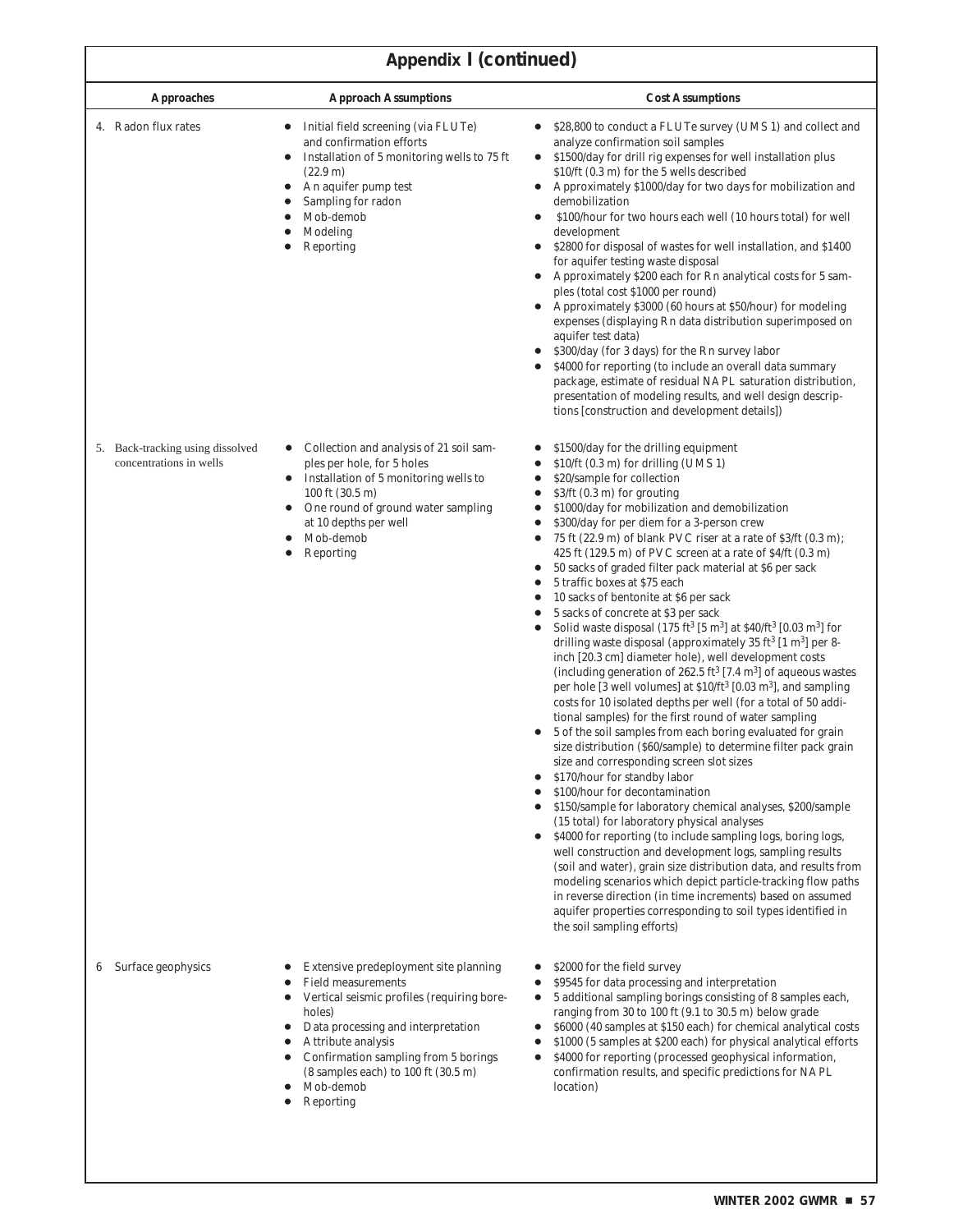| <b>Approaches</b>                                                                           | <b>Approach Assumptions</b>                                                                                                                                                                                                                                                                                                                                                                                                                                                            | <b>Cost Assumptions</b>                                                                                                                                                                                                                                                                                                                                                                                                                                                                                        |
|---------------------------------------------------------------------------------------------|----------------------------------------------------------------------------------------------------------------------------------------------------------------------------------------------------------------------------------------------------------------------------------------------------------------------------------------------------------------------------------------------------------------------------------------------------------------------------------------|----------------------------------------------------------------------------------------------------------------------------------------------------------------------------------------------------------------------------------------------------------------------------------------------------------------------------------------------------------------------------------------------------------------------------------------------------------------------------------------------------------------|
| 7. Subsurface geophysics                                                                    | Extensive predeployment planning<br><b>Field measurements</b><br>$\bullet$<br>Vertical seismic profiles<br>$\bullet$<br>Data processing and interpretation<br>Attribute analysis<br>$\bullet$<br>Confirmation sampling from 5 borings<br>$\bullet$<br>$(10 \text{ soil samples each})$ to $100 \text{ ft}$ $(30.5 \text{ m})$<br>Installation of a well to 100 ft (30.5 m)<br>$\bullet$<br>Sampling from the well (10 water sam-<br>$\bullet$<br>ples total)<br>Mob-demob<br>Reporting | In addition to costs articulated for the surface geophysical<br>approach above, costs for an additional well (fully screened<br>from 15 to 100 ft [4.6 to 30.5 m], omitting sampling and<br>analyses) at a rate of \$7690 (UMS 1), \$9610 (UMS 2), and<br>\$11,530 (UMS 3)<br>One additional day of drilling and well installation was<br>required for UMS 1, two days for UMS 2, and three days for<br>UMS <sub>3</sub><br>Two additional days for mobilization and demobilization<br>٠                       |
| 8. CPT approaches:<br>8a. Permeable membrane sen-<br>sor; membrane interface<br>probe (MIP) | Field measurements for 5 pushes to<br>100 ft (30.5 m)<br>Data processing and interpretation<br>Confirmation sampling analyses from<br>$\bullet$<br>2 pushes (3 soil samples each) to 75 ft<br>$(22.9 \text{ m})$<br>Mob-demob<br>$\bullet$<br>Reporting                                                                                                                                                                                                                                | \$3500/day for a 3-man crew, pushing, near-real-time analyses<br>with an ion trap mass spectrometer, ground water sampling<br>(90 samples total), grouting, standby, and decontamination<br>Approximately \$150 each for soil confirmation analyses<br>(6 total)<br>\$1000/day for 2 days for mobilization and demobilization<br>Approximately \$300/day for 7 days total for per diem<br>Approximately \$3000 for reporting (field and confirmation<br>data and limited interpretation)                       |
| 8b. Hydrosparge                                                                             | Field measurements on a 5 ft interval for<br>5 pushes to 100 ft (30.5 m)<br>Data processing and interpretation<br>٠<br>Confirmation sampling analyses from<br>2 pushes (3 soil samples each) to 75 ft<br>$(22.9 \text{ m})$<br>Mob-demob<br>Reporting                                                                                                                                                                                                                                  | \$3500/day for a 3-man crew, pushing, near-real-time analyses<br>$\bullet$<br>with an ion trap mass spectrometer or gas chromatograph, con-<br>firmation sampling, grouting, standby, and decontamination<br>Approximately \$150 each for soil confirmation analyses<br>٠<br>(6 total)<br>\$1000/day for 2 days for mobilization and demobilization<br>Approximately \$300/day for 9 days total for per diem<br>Approximately \$3000 for reporting (field and confirmation<br>data and limited interpretation) |
| 8c. Florescence (e.g., laser-<br>induced fluorescence [LIF])<br>techniques                  | Field measurements for 5 pushes to<br>100 ft (30.5 m)<br>Data processing and interpretation<br>٠<br>Confirmation sampling analyses from<br>2 pushes (3 soil samples each) to 75 ft<br>$(22.9 \text{ m})$<br>Mob-demob<br>Reporting                                                                                                                                                                                                                                                     | \$3500/day for a 3-man crew, pushing, real-time analyses with<br>a laser induced fluorescence system, confirmation sampling,<br>grouting, standby, and decontamination<br>Approximately \$150 each for soil confirmation analyses<br>(6 total)<br>\$1000/day for 2 days for mobilization and demobilization<br>Approximately \$300/day for 6 days total for per diem<br>Approximately \$3000 for reporting (field and confirmation<br>data and limited interpretation)                                         |
| 8d. GeoVis                                                                                  | Field measurements for 5 pushes to<br>100 ft (30.5 m)<br>Data processing and interpretation<br>Confirmation sampling analyses from<br>2 pushes (3 soil samples each) to 75 ft<br>$(22.9 \text{ m})$<br>Mob-demob<br>Reporting                                                                                                                                                                                                                                                          | \$3500/day for a 3-man crew, pushing, real-time analyses with<br>a laser induced fluorescence system, confirmation sampling,<br>grouting, standby, and decontamination<br>Approximately \$150 each for soil confirmation analyses<br>(6 total)<br>\$1000/day for 2 days for mobilization and demobilization<br>Approximately \$300/day for 10 days total for per diem<br>٠<br>Approximately \$2000 for reporting (field and confirmation<br>data and limited interpretation)                                   |
| 8e. LIF/GeoVis                                                                              | Field measurements for 5 pushes to<br>100 ft (30.5 m)<br>Data processing and interpretation<br>Confirmation sampling analyses from<br>2 pushes (3 soil samples each) to 75 ft<br>$(22.9 \text{ m})$<br>Mob-demob<br>Reporting                                                                                                                                                                                                                                                          | \$3500/day for a 3-man crew, pushing, real-time analyses with<br>a laser induced fluorescence system, confirmation sampling,<br>grouting, standby, and decontamination<br>Approximately \$150 each for soil confirmation analyses<br>(6 total)<br>\$1000/day for 2 days for mobilization and demobilization<br>٠<br>Approximately \$300/day for 10 days total for per diem<br>٠<br>Approximately \$3000 for reporting (field and confirmation<br>٠<br>data and limited interpretation)                         |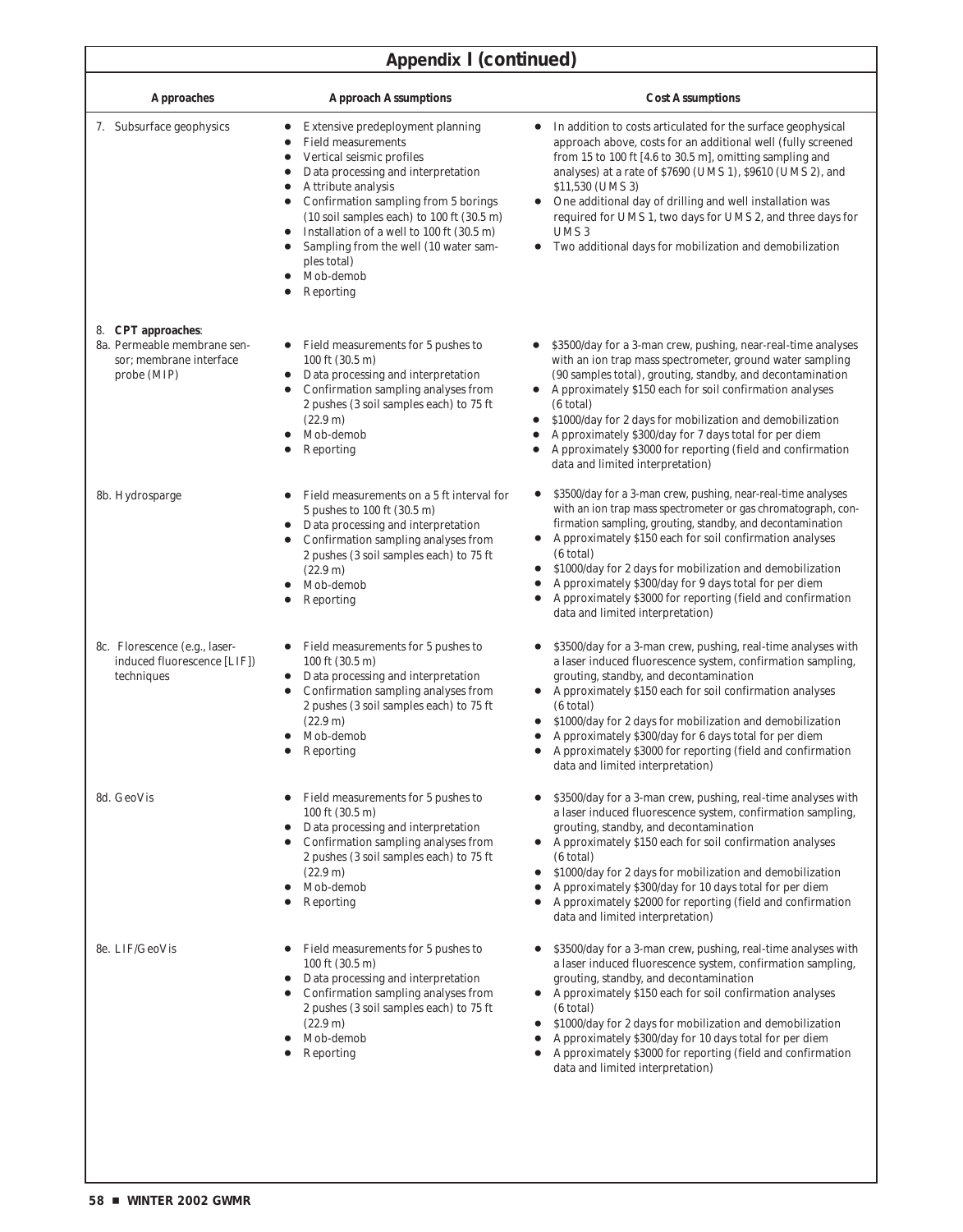I

| <b>Approaches</b>                                                                       | <b>Approach Assumptions</b>                                                                                                                                                                                                                                                                                                                                                                                                                                                                                                             | <b>Cost Assumptions</b>                                                                                                                                                                                                                                                                                                                                                                                                                                                                                                                                                                                                                                                                                                                                                                                                                                                                                                                                                                                                                                                                                                                                                                                                                                                                              |
|-----------------------------------------------------------------------------------------|-----------------------------------------------------------------------------------------------------------------------------------------------------------------------------------------------------------------------------------------------------------------------------------------------------------------------------------------------------------------------------------------------------------------------------------------------------------------------------------------------------------------------------------------|------------------------------------------------------------------------------------------------------------------------------------------------------------------------------------------------------------------------------------------------------------------------------------------------------------------------------------------------------------------------------------------------------------------------------------------------------------------------------------------------------------------------------------------------------------------------------------------------------------------------------------------------------------------------------------------------------------------------------------------------------------------------------------------------------------------------------------------------------------------------------------------------------------------------------------------------------------------------------------------------------------------------------------------------------------------------------------------------------------------------------------------------------------------------------------------------------------------------------------------------------------------------------------------------------|
| 8f. Raman spectroscopy                                                                  | Field measurements on a 5 ft interval for<br>$\bullet$<br>5 pushes to 100 ft (30.5 m)<br>Data processing and interpretation<br>$\bullet$<br>Confirmation sampling analyses from<br>2 pushes (3 soil samples each) to 75 ft<br>$(22.9 \text{ m})$<br>Mob-demob<br>Reporting<br>$\bullet$                                                                                                                                                                                                                                                 | \$3500/day for a 3-man crew, pushing, real-time analyses with<br>$\bullet$<br>a Raman system, confirmation sampling, grouting, standby,<br>and decontamination<br>approximately \$150 each for soil confirmation analyses<br>(6 total)<br>\$1000/day for 2 days for mobilization and demobilization<br>٠<br>Approximately \$300/day for 9 days total for per diem<br>$\bullet$<br>Approximately \$3000 for reporting (field and confirmation<br>$\bullet$<br>data and limited interpretation)                                                                                                                                                                                                                                                                                                                                                                                                                                                                                                                                                                                                                                                                                                                                                                                                        |
| 8g. LIF/Raman                                                                           | Field measurements for 5 pushes to<br>100 ft (30.5 m)<br>Data processing and interpretation<br>Confirmation sampling analyses from<br>2 pushes (3 soil samples each) to 75 ft<br>$(22.9 \text{ m})$<br>Mob-demob<br>Reporting<br>٠                                                                                                                                                                                                                                                                                                      | \$3500/day for a 3-man crew, pushing, real-time analyses with<br>Raman and LIF systems, confirmation sampling, grouting,<br>standby, and decontamination<br>Approximately \$150 each for soil confirmation analyses<br>(6 total)<br>\$1000/day for 2 days for mobilization and demobilization<br>$\bullet$<br>Approximately \$300/day for 9 days total for per diem<br>Approximately \$3000 for reporting (field and confirmation<br>$\bullet$<br>data and limited interpretation)                                                                                                                                                                                                                                                                                                                                                                                                                                                                                                                                                                                                                                                                                                                                                                                                                   |
| 8h. Electrochemical sensor<br>probe                                                     | 25 pushes to 15 ft in 5-by-5 grid<br>Pore vapor samples collected every<br>meter (approximately 3 ft; 5 samples per<br>push)<br>Confirmation sampling and analyses<br>$\bullet$<br>from 2 pushes (3 soil samples each) to<br>$20 \text{ ft} (6.1 \text{ m})$<br>Mob-demob for push rig<br>Two additional sample borings (using a<br>drill rig) collecting samples at $5 \text{ ft } (1.5 \text{ m})$<br>intervals from 20 to 100 ft (6.1 to 30.5 m)<br>Chemical and physical laboratory analyses<br>Mob-demob of drill rig<br>Reporting | \$3500/day for a 2-man CPT crew, pushing, real-time analyses<br>with a field gas chlorine sensor, confirmation sampling,<br>grouting (through probe tip), standby, and decontamination<br>Approximately \$150 each for soil confirmation analyses<br>(6 total)<br>\$1000/day for 2 days for push rig mobilization and demobi-<br>lization<br>Approximately \$200/day for 6 days total for per diem<br>(2-person crew)<br>\$1500/day for the drilling equipment; \$10/ft (0.3 m) for<br>$\bullet$<br>drilling<br>\$20/sample for collection; \$3/ft (0.3 m) for grouting<br>$\bullet$<br>\$1000/day for drill rig mobilization and demobilization<br>$\bullet$<br>\$300/day for per diem for a 3-person crew<br>\$170/hour for standby labor (3 hours)<br>$\bullet$<br>\$100/hour for decontamination (10 hours)<br>\$40/0.03 m <sup>3</sup> (1 ft <sup>3</sup> ) for drilling waste disposal (approximately<br>$1 \text{ m}^3$ [35 ft <sup>3</sup> ] per 20.3 cm [8-inch] diameter hole; two drilled<br>holes)<br>\$150/soil sample (48 total) for laboratory chemical analyses<br>\$200/sample (6 total) for laboratory physical analyses<br>\$3000 for reporting results (chemical data and a map depict-<br>ing VOC plumes indicative of potential DNAPL vadose<br>zone and ground water sources) |
| 8i. Waterloo (Ingleton Profiler)                                                        | Field measurements on a 5 ft (1.5 m) sat-<br>urated interval for 5 pushes to 100 ft<br>$(30.5 \text{ m})$<br>Data processing and interpretation<br>$\bullet$<br>Confirmation sampling analyses from<br>2 pushes (3 soil samples each) to 75 ft<br>$(22.9 \text{ m})$<br>Mob-demob<br>Reporting                                                                                                                                                                                                                                          | Approximately \$2000/day (assuming that a GeoProbe-type<br>rig is used for this deployment) for a 2-man crew, pushing,<br>real-time aquifer analyses with the profiler components,<br>sample collection, confirmation soil sampling, grouting,<br>standby, and decontamination<br>Approximately 6 field days to complete the 5 pushes, confir-<br>$\bullet$<br>mation sampling, and grouting operations<br>Approximately \$150 each (96 total) for laboratory analyses<br>Approximately \$200/day for 2 days for mobilization and<br>٠<br>demobilization<br>Approximately \$200/day for 8 days total for per diem<br>Approximately \$3000 for reporting (field and confirmation<br>data and limited interpretation)                                                                                                                                                                                                                                                                                                                                                                                                                                                                                                                                                                                  |
| 8j. Cosolvent injection/extrac-<br>tion; precision injection/<br>extraction (PIX) probe | Field measurements on a 5 ft (1.5 m) sat-<br>urated interval for 5 pushes to 100 ft<br>$(30.5 \text{ m})$<br>Data processing and interpretation<br>$\bullet$<br>Confirmation sampling analyses from<br>2 pushes (3 soil samples each) to 75 ft<br>(22.9 m)<br>Mob-demob<br>Reporting                                                                                                                                                                                                                                                    | Approximately \$3500/day for a 3-man crew, pushing, near-<br>real-time analyses with a field gas chromatograph, confirma-<br>tion sampling, grouting, standby, and decontamination<br>Approximately \$150 each for soil confirmation analyses<br>$\bullet$<br>(6 total)<br>\$1000/day for 2 days for mobilization and demobilization<br>$\bullet$<br>Approximately \$300/day for 19 days total for per diem<br>$\bullet$<br>Approximately \$3000 for reporting (field and confirmation<br>$\bullet$<br>data and limited interpretation)                                                                                                                                                                                                                                                                                                                                                                                                                                                                                                                                                                                                                                                                                                                                                              |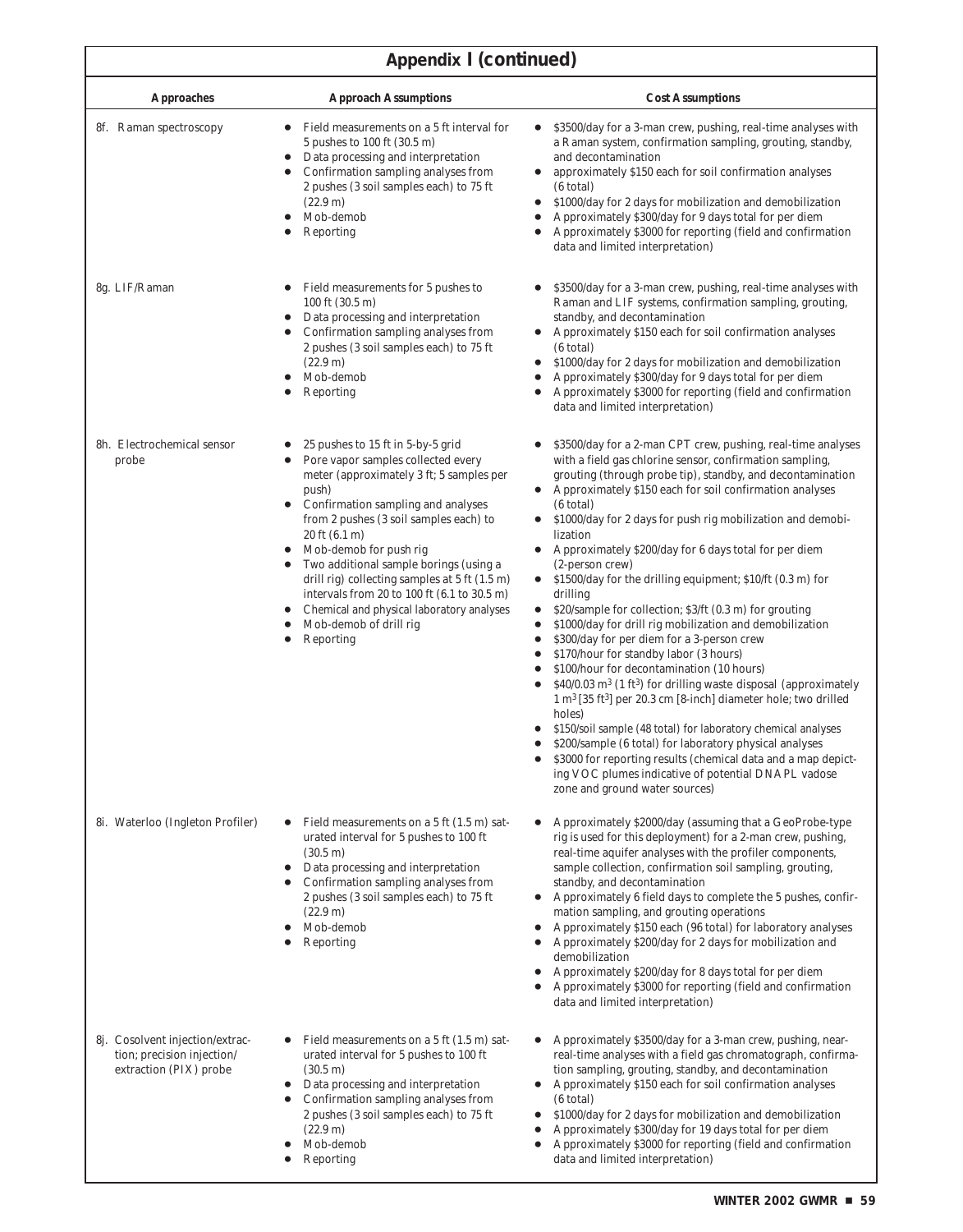| <b>Approaches</b>                                                                 | <b>Approach Assumptions</b>                                                                                                                                                                                                                                                                                                                                                                | <b>Cost Assumptions</b>                                                                                                                                                                                                                                                                                                                                                                                                                                                                                                                                                                                                                                                                                                                                                                                                                                                                                                                                                                                                                                                                                                                                                                                                                                                                                                                                                                            |
|-----------------------------------------------------------------------------------|--------------------------------------------------------------------------------------------------------------------------------------------------------------------------------------------------------------------------------------------------------------------------------------------------------------------------------------------------------------------------------------------|----------------------------------------------------------------------------------------------------------------------------------------------------------------------------------------------------------------------------------------------------------------------------------------------------------------------------------------------------------------------------------------------------------------------------------------------------------------------------------------------------------------------------------------------------------------------------------------------------------------------------------------------------------------------------------------------------------------------------------------------------------------------------------------------------------------------------------------------------------------------------------------------------------------------------------------------------------------------------------------------------------------------------------------------------------------------------------------------------------------------------------------------------------------------------------------------------------------------------------------------------------------------------------------------------------------------------------------------------------------------------------------------------|
| 9. Flexible Liner Underground<br><b>Technologies Everting</b><br>(FLUTe) membrane | Deployment of 5 FLUTe liners to 100 ft<br>$(30.5 \text{ m})$<br>Data processing and interpretation<br>Confirmation sampling analyses (chemical<br>and physical laboratory analyses) from<br>2 locations (3 soil samples each) to 75 ft<br>(22.9 m)<br>Mob-demob<br>Reporting<br>UMS 1 implemented using CPT while UMS 2<br>and UMS 3 implemented using conventional<br>drilling equipment. | <b>UMS 1:</b><br>\$3500/day for a 2-man crew, pushing, retraction and analyses<br>$\bullet$<br>using the FLUTe system, confirmation sampling, grouting,<br>standby, and decontamination<br>Approximately \$150 each for soil confirmation analyses<br>(6 total)<br>\$200/soil sample physical analyses (grain-size distribution and<br>permeability)<br>\$1000/day for 2 days for mobilization and demobilization<br>Approximately \$200/day for 5 days total for per diem<br>Approximately \$3000 for reporting (field and confirmation data<br>and limited interpretation)<br>UMS 2 and UMS 3:<br>\$1500/day for the drilling equipment<br>\$10/ft (0.3 m) for drilling (\$20/ft [0.3 m] for UMS 3)<br>\$20/sample for collection<br>$$3/ft (0.3 m)$ for grouting<br>\$1000/day for mobilization and demobilization<br>\$200/day for per diem for a 2-person crew (6 days for UMS 2;<br>7 days for UMS 3)<br>\$170/hour for standby labor<br>\$100/hour for decontamination<br>$$40/ft3 (0.03 m3)$ for solid drilling waste disposal (approximately<br>35 ft <sup>3</sup> [1 m <sup>3</sup> ] per 8-inch [20.3 cm] diameter hole to 100 ft [30.5 m];<br>26.25 cubic ft $[0.74 \text{ m}^3]$ per 8-inch $[20.3 \text{ cm}]$ diameter hole to 75 ft)<br>\$150/sample (6 total) for laboratory chemical analyses<br>\$200/sample (6 total) for laboratory physical analyses<br>\$2000 for reporting |